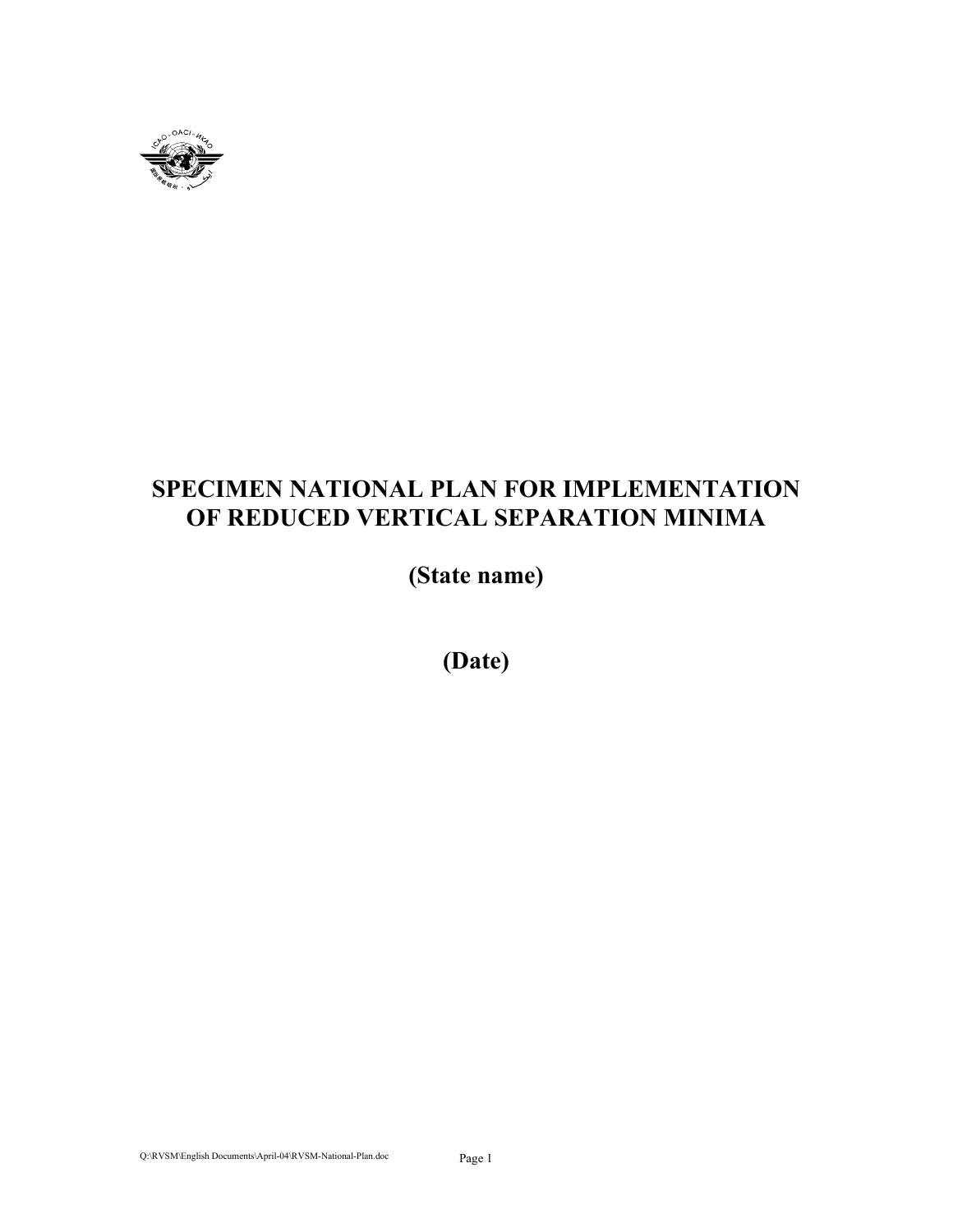#### **SPECIMEN NATIONAL PLAN FOR IMPLEMENTATION OF REDUCED VERTICAL SEPARATION MIMINIMUM**

| <b>CONTENS</b>                  |                                                                                                                                                    |                                                 |  |
|---------------------------------|----------------------------------------------------------------------------------------------------------------------------------------------------|-------------------------------------------------|--|
| 1.                              | <b>RVSM BACKGROUND</b>                                                                                                                             | 3                                               |  |
| 1.1                             | <b>AFI/RVSM Background</b>                                                                                                                         | 3                                               |  |
| 2.                              | <b>RVSM PLAN</b>                                                                                                                                   | 4                                               |  |
| 2.1<br>2.2<br>2.3<br>2.4<br>2.5 | General<br>Purpose<br>Scope<br>Objectives<br>Application                                                                                           | 4<br>$\overline{4}$<br>$\overline{4}$<br>5<br>5 |  |
| 3.                              | <b>NATIONAL RVSM PROGRAM</b>                                                                                                                       | 6                                               |  |
| 3.1<br>3.1.1<br>3.1.2<br>3.1.3  | Sub-Program 1 – RVSM Program Management<br>National RVSM Implementation Master Plan<br><b>RVSM</b> Implementation Program<br><b>RVSM</b> Promotion | 6                                               |  |
| 3.2<br>3.2.2                    | $Sub-Program 2 - Aircuit Operations and Airworthiness$<br>3.2.1 Flight Crew Procedures<br><b>Aircraft Requirements</b>                             | 6                                               |  |
| 3.3<br>3.3.1<br>3.3.2           | Sub-Program $3$ – Air Traffic Management<br>Airspace<br><b>ATC Procedures</b><br>3.3.3 ATC Systems<br>3.3.4 ATC Training                           | 7                                               |  |
| 3.4                             | Sub-Program 4 - RVSM Safety Assurance                                                                                                              | 8                                               |  |
| 3.5                             | Sub-Program 5 – RVSM Height Monitoring                                                                                                             | 9                                               |  |
| 3.6                             | <b>RVSM Program Schedule</b>                                                                                                                       | 9                                               |  |
| 4.                              | <b>RVSM PROGRAM STRUCTURE</b>                                                                                                                      | 10                                              |  |
| 4.1<br>4.2                      | AFI RVSM Program Office<br>National RVSM Program Management                                                                                        | 10<br>10                                        |  |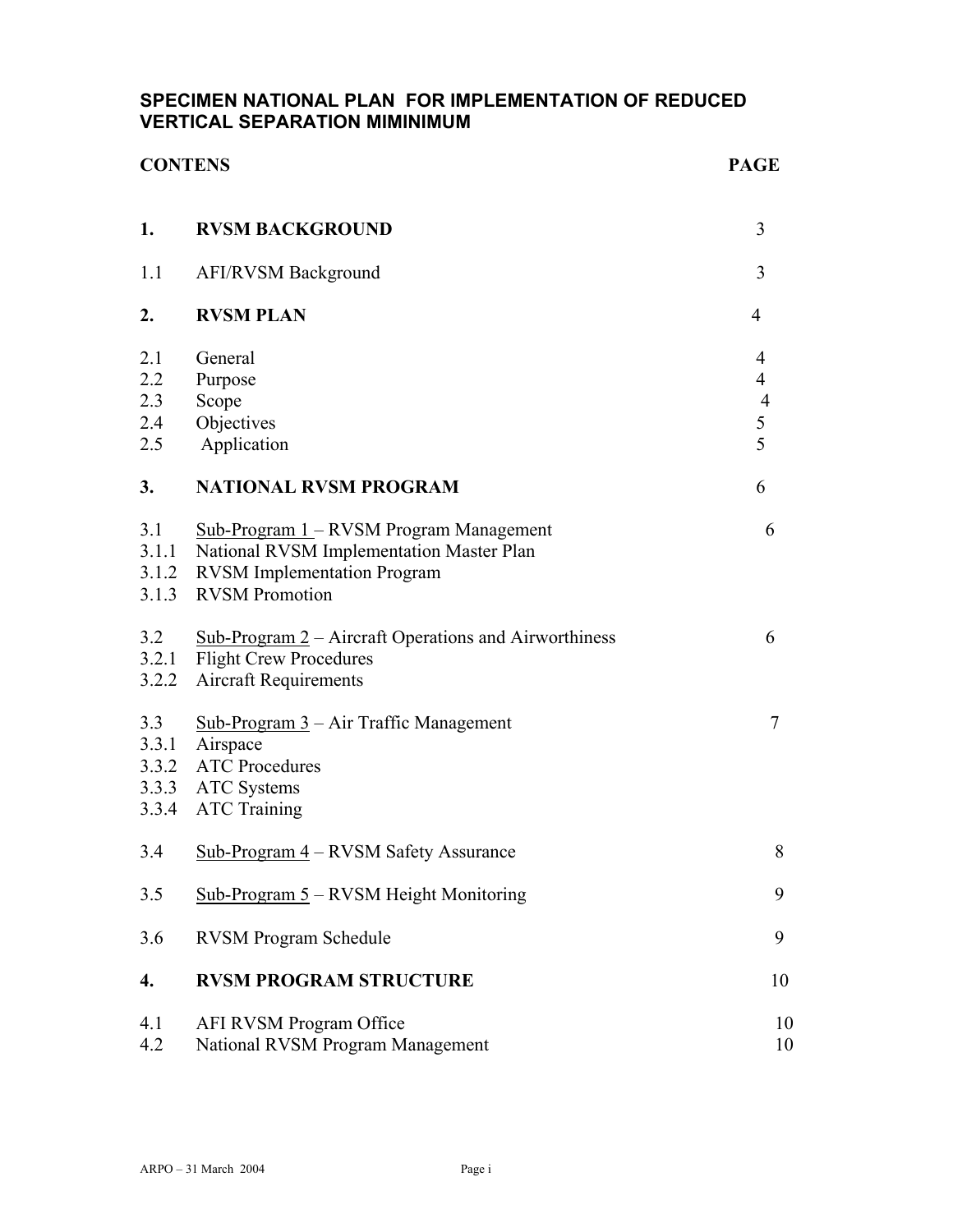| 5                                       | <b>RVSM MANAGEMENT PROCESS</b>                                                                                                                                                                                                         | 11             |
|-----------------------------------------|----------------------------------------------------------------------------------------------------------------------------------------------------------------------------------------------------------------------------------------|----------------|
| 5.1<br>5.2<br>5.3                       | Program Management Plan<br><b>Communication Management</b><br><b>Progress Reporting</b>                                                                                                                                                | 11<br>11<br>12 |
| 6                                       | <b>RVSM PROGRAM STAKEHOLDER COMMITMENT</b>                                                                                                                                                                                             | 12             |
| 6.1<br>6.1.1<br>6.1.2<br>6.1.3<br>6.1.8 | <b>Stakeholder Responsibility</b><br>AFI RVSM Program Office<br><b>ICAO</b><br><b>JAA</b><br>6.1.4 RVSM States<br>6.1.5 Non-RVSM States<br>6.1.6 Civil Airspace Users<br>6.1.7 Military Airspace Users<br><b>Aircraft Manufactures</b> | 12             |
| 7                                       | <b>ISSUES AFFECTING THE RVSM PROGRAM</b>                                                                                                                                                                                               | 13             |
| 7.1<br>7.2<br>7.3                       | <b>RVSM Program Assumptions</b><br><b>RVSM Program Dependencies</b><br>Program Risk Assessment                                                                                                                                         | 13<br>14<br>14 |
| 8.                                      | <b>RVSM PROGRAM COST FORECASTS AND RESOURCES</b>                                                                                                                                                                                       | 14             |
| 8.1<br>8.2<br>8.3                       | <b>RVSM Cost/Benefit Study</b><br><b>Capacity Requirement</b><br><b>Stakeholder Cost Forecasts and Resource Requirements</b>                                                                                                           | 14<br>15<br>15 |
| 9.                                      | <b>CONCLUSION</b>                                                                                                                                                                                                                      | 15             |

**Appendix A:** Draft National RVSM Implementation Schedule

**Appendix B:** Draft National RVSM Program Deliverables

**Appendix C:** National RVSM Implementation Deliverables & Responsible Body

**Appendix D:** Draft National RVSM Program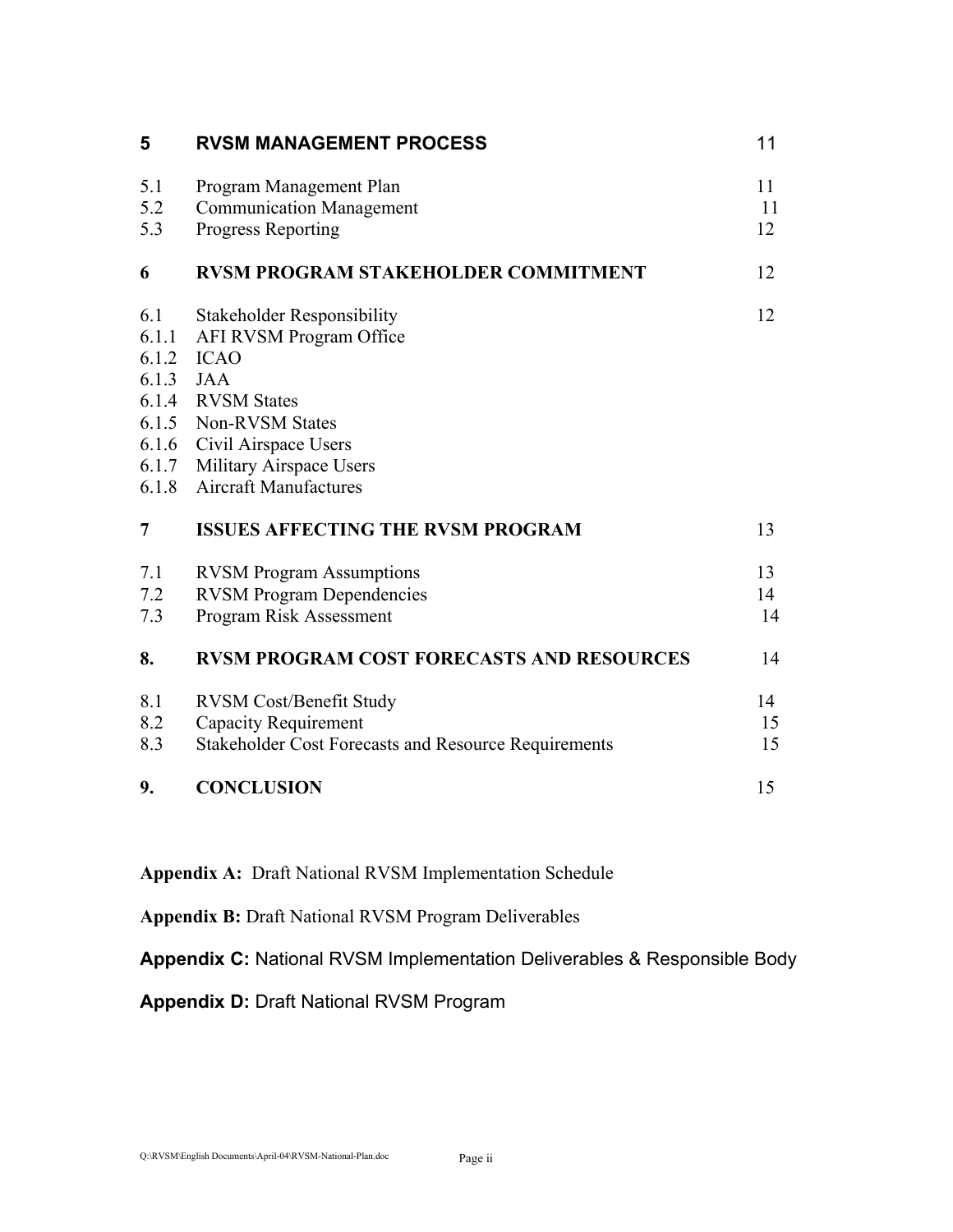#### **SPECIMEN NATIONAL PLAN FOR IMPLEMENTATION OF REDUCED VERTICAL SEPARATION MIMINIMUM**

#### **1. RVSM BACKGROUND**

In the late 1970s, the International Civil Aviation Organization (ICAO) initiated a comprehensive program of studies to examine the feasibility of reducing the 2000 ft vertical separation minimum (VSM) applied above flight level (FL) 290 to the 1000 ft VSM as used below FL 290. Throughout the 1980s, various studies were conducted under the auspices of ICAO in Canada, Europe, Japan and the United States.

The studies demonstrated that the global reduction of vertical separation was safe, feasible and without the imposition of unduly demanding technical requirements and would be cost-beneficial. The studies also showed that the North Atlantic (NAT) minimum navigation performance specification (MNPS) airspace was an ideal area for the introduction of a reduced vertical separation minimum (RVSM) because of the types of aircraft and the essentially unidirectional tidal flow of traffic. Planning for RVSM in the NAT Region commenced in 1990. The first stage of the Operational Evaluation phase, using the 1000 ft RVSM (between FL 330 and FL 370 inclusive), began in March 1997. A second stage extended RVSM to between FL 310 and FL 390 inclusive in October 1998.

NAT Region implementation involves the application of RVSM in the transition area of States within the European Region. In an early stage of the studies, it was determined that the introduction of RVSM in upper European airspace would have considerable benefits. However, from the outset, it was clear that the complex nature of the European air traffic services (ATS) route structure, its wide variety of aircraft types and high traffic density, as well as the high percentage of aircraft climbing and descending, would be a more demanding environment than the NAT Region. Therefore, the introduction of RVSM in the European environment addressed all aspects of en-route operations such as the safety implications of European traffic complexity, the mix of aircraft types, the many stakeholders involved (39 RVSM participating States, industry, aircraft operators), etc.

#### **AFI RVSM BACKGROUND**

Pursuant to APIRG/13 Decision 13/58 which *inter alia* stated that:

#### **DECISION 13/38 ESTABLISHMENT OF A TASK FORCE ON RVSM AND RNAV/RNP IMPLEMENTATION**

**THAT AN APIRG TASK FORCE DEDICATED TO RVSM AND RNAV/RNP IMPLEMENTATION BE ESTABLISHED, WITH THE FOLLOWING TERMS OF REFERENCE, WORK PROGRAMME AND COMPOSITON:**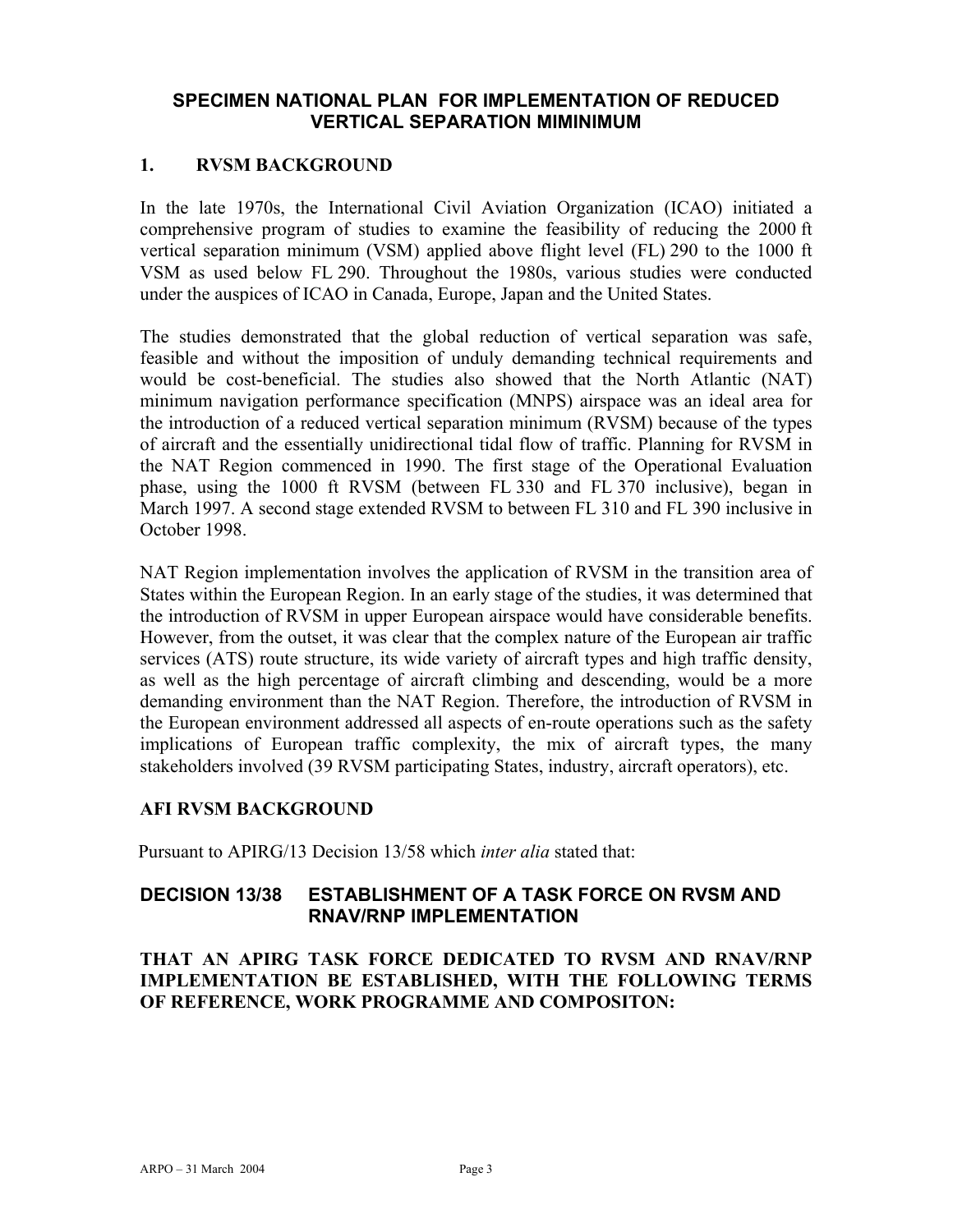#### **Terms of Reference of the ICAO RVSM/RNAV/RNP Implementation Task Force**

The RVSM/RNAV/RNP Task Force was established within the framework of the ATS/AIS/SAR Sub-Group in order to explore ways and means for the implementation of RVSM/RNAV/RNP in the AFI Region.

#### **Terms of Reference of RVSM and RNAV/RNP Task Force**

- a) To develop a comprehensive implementation plan for RVSM, RNAV and RNP in the AFI Region, taking into account the requirements contained in the ICAO Doc.9574, Doc.9613, Doc.9689, Doc.4444 and other relevant reference documents.
- b) To identify any areas within the AFI Region where it may be feasible to introduce RVSM and RNAV/RNP in the initial implementation.
- c) To determine the extent to which a cost/benefit analysis is required prior to implementation of RVSM and RNAV/RNP.
- d) To coordinate with the bodies responsible for the implementation of RVSM and RNAV/RNP in adjacent regions in order to harmonize implementation plans.
- e) To develop guidance material for RVSM and RNAV/RNP implementation in the AFI Region, including taking due account of experience gained in the SAT Region and existing material developed by other ICAO Regions (EUR, NAT, ASIA/PAC, etc.).
- f) To address any other matters, as appropriate, which are relevant to the implementation of RVSM and RNAV/RNP.
- **1.1** Planning for RVSM Implementation

Planning for implementation within the Africa-Indian Ocean (AFI) Region, the AFI Planning and Implementation Regional Group (APIRG) must ensure that:

- safety objectives will be met;
- the operational acceptability and feasibility of RVSM in AFI airspace is feasible and operationally acceptable; and
- a positive cost/benefit ratio can be demonstrated for the stakeholders.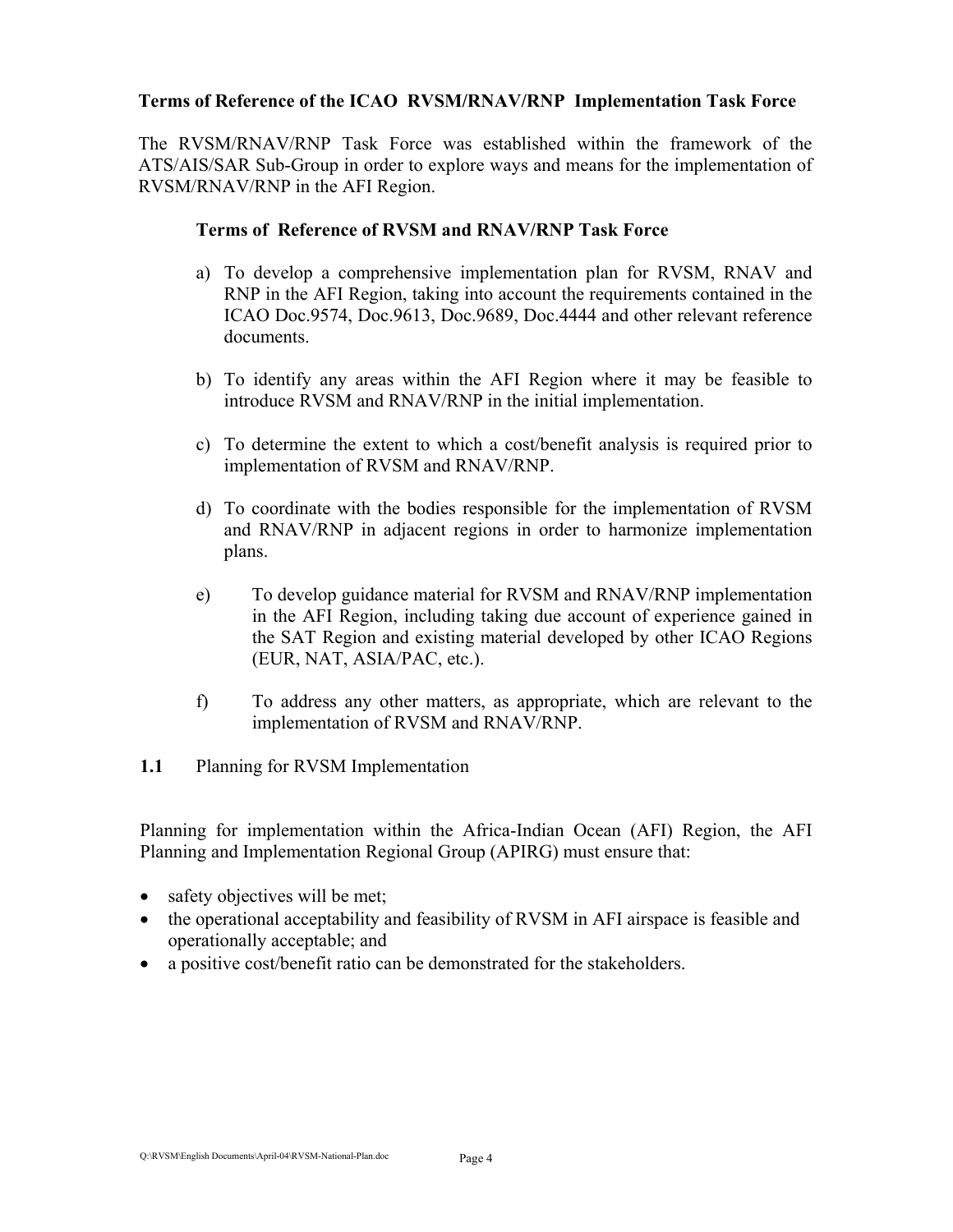#### **2. RVSM PLAN**

#### **2.1 General.**

An AFI RVSM Plan will introduce the AFI Reduced Vertical Separation Minimum (RVSM) Program, its contents and challenges, and describe how it will be organized and managed by the numerous stakeholders. The AFI RVSM will provide six additional flight levels between FL 290 and FL 410 inclusive in the airspace of 53 RVSM States. This will result in additional airspace capacity, reduction in flight delays and fuel economies for the users.

As required in other regions, AFI RVSM will have to demonstrate that the target level of safety (TLS) set out by ICAO for the vertical collision risk will not be exceeded in the AFI RVSM airspace. To this end, an AFI RVSM Implementation Safety Case will be developed. The three main deliverables to be included in this effort are the functional risk assessment (FRA), the collision risk assessment (CRA) and the national safety plans.

A RVSM Implementation plan is also required for each State. A National RVSM Plan should set out the scope of the work needed to safely implement RVSM at the earliest realistic date and in an efficient manner. The application of a reduced vertical separation minimum by the States and ATS providers requires completion of a wide-ranging and coordinated array of activities by the various stakeholders in the AFI RVSM States, as well as by the airspace users. These activities must be identified to enable RVSM operations to be conducted in a safe and efficient manner*.* National RVSM Plans must therefore be developed in consultation with the AFI RVSM Program Office (ARPO), service providers, airspace users and other relevant stakeholders.

#### **2.2 Purpose**

The purpose of the National RVSM Plan is to identify the essential elements that need to be addressed in order for the ICAO RVSM concept to be adopted in the AFI Region. The plan should present the actions that need to be taken to ensure that all safety and operational criteria are met prior to implementation.

#### **2.3 Scope**

Numerous tasks to be accomplished from a wide range of stakeholders. This plan will serve as the basis for managing stakeholder activities and will form part of the AFI RVSM Plan to ensure a common timescale. The plan should encompass:

- all key activities, including tasks for the AFI RVSM Program Office, States, airspace users and manufacturers;
- an overview of RVSM Program tasks;
- key milestone dates and associated timescales of required activities;
- assumptions on which the RVSM Program and its activities and timescales have been based; and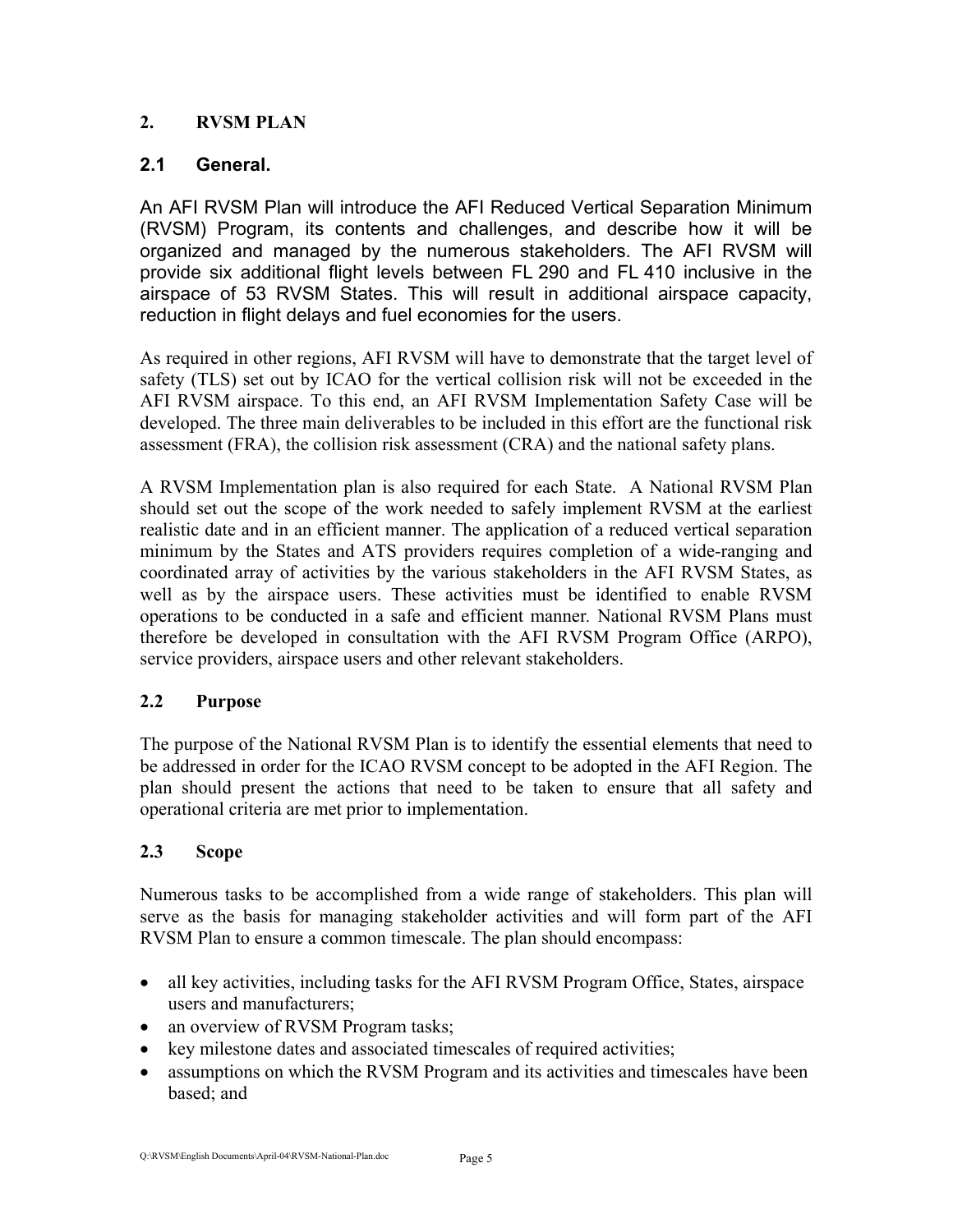• the National RVSM program structure and management, allowing effective cooperation between all participants involved.

*Note: A draft schedule is attached as Appendix A.* 

#### **2.4 Objectives**

The objectives of the National RVSM Plan are to:

- identify all key activities, milestones and deliverables;
- establish realistic timescales;
- identify roles and responsibilities;
- reflect the commitment of individual States;
- form part of the AFI RVSM Program; and
- serve as the basis for national RVSM program plans.

#### **2.5 RVSM Plan and Program Application**

An AFI RVSM Program Office (ARPO) was established to effectively manage the Regional RVSM Program in consideration of the many stakeholders and the interdependence of their tasks.

A National RVSM Management Committee would be required to direct the establishment of an RVSM Program and Plan. This should be accomplished in consultation with AFI RVSM Program Office, airspace users and other relevant RVSM stakeholders. The National Program Managers and all other stakeholders will form an integral part of the AFI RVSM Implementation Program. The identification and resolution of any issue that may affect the overall RVSM Program will need to be a cooperative effort, with the RVSM Master Plan as a common basis for all States. The program should:

- provide for the safe operational introduction of RVSM at the earliest possible date;
- combine tasks with realistic timescales; and
- enable full commitment on the part of all RVSM stakeholders to the program.

Development of the National RVSM Plan, through consultation with stakeholders corresponding, and the detailed work schedule should be submitted for approval by the relevant State authority. Once approved, the National RVSM Master Plan should be used as the framework for the organization, management and implementation of the National RVSM Program. The RVSM Plan will be used to meet the agreed common target dates, major milestones and assess progress by all national stakeholders.

National Program Managers will report progress to the AFRI RVSM Program Office for inclusion in the AFI RVSM master schedule. The Program Manager must identify potential delays to the National RVSM master schedule, take necessary actions to address the relevant issues and find potential solutions.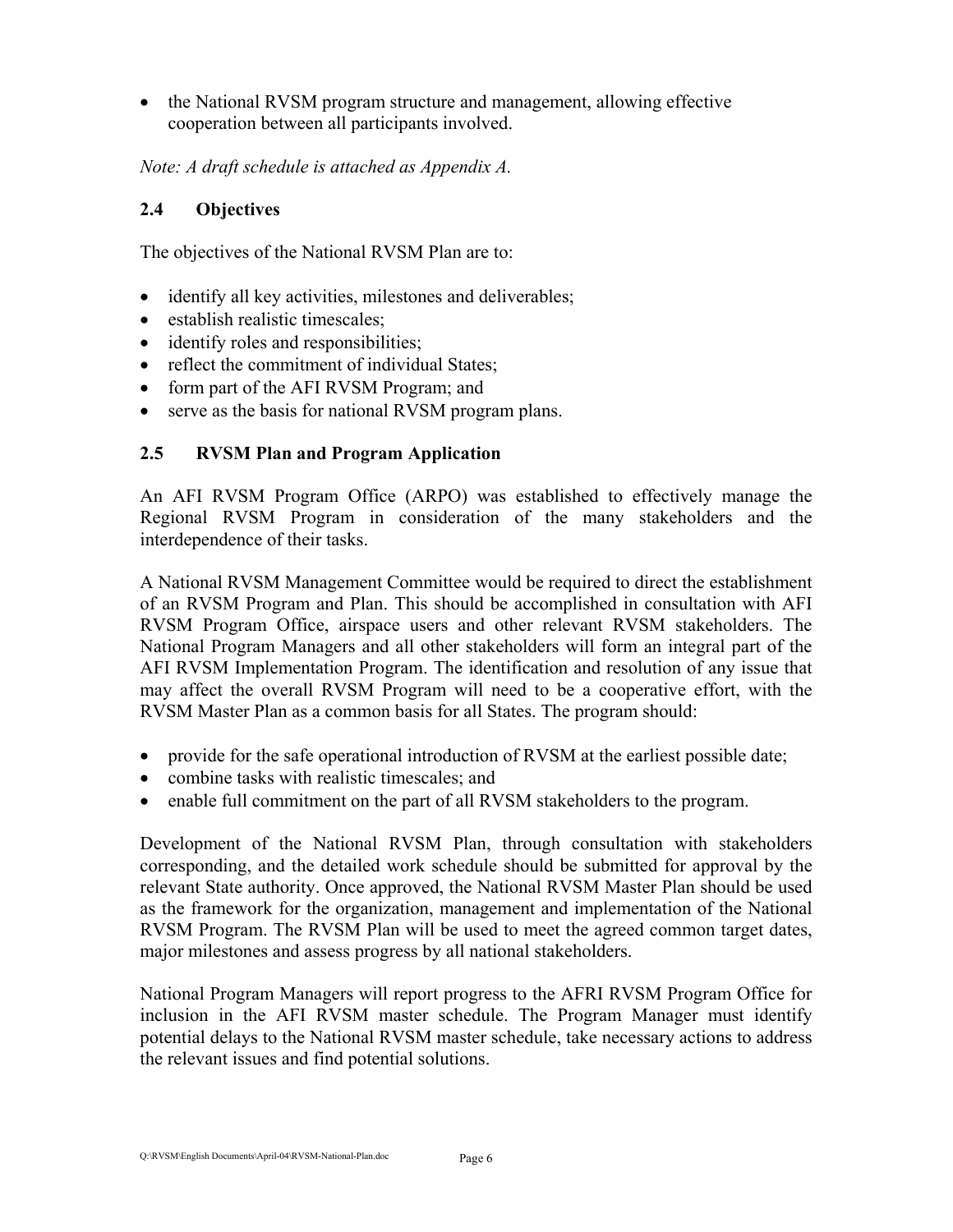#### **3. NATIONAL RVSM PROGRAM**

The RVSM Program is large and complex, with many interdependent stakeholder activities. If the program is to succeed and attain the agreed implementation date of January 2005, it will require full cooperation and the commitment and coordination of the numerous stakeholders. Identified stakeholder activities must be developed into a Work Program. This Work Program can be summarized into five sub-programs. *See Appendix B*.

### **3.1 Sub-Program 1 - RVSM Program Management**.

The main deliverable is the RVSM Plan for which full Stakeholder commitment is required to meet the agreed RVSM implementation date. RVSM Implementation includes program management activities throughout the required period, especially progress monitoring and progress/status reports to the ARPO.

#### **3.1.1 National RVSM Plan**

The main deliverable to be developed in consultation with relevant Stakeholders is a National RVSM Plan with realistic time scales.

#### **3.1.2 RVSM Implementation Program Management Plan**

States should develop a National RVSM Implementation Program Management Plan and processes to enable effective and proactive management of the RVSM Program. National Programme Managers (NPMs) should manage the national RVSM Program throughout the required period and provide informative progress/status reports to the ARPO and relevant Stakeholders.

#### **3.1.3 RVSM Promotion**

RVSM promotion awareness needs to be undertaken by each State. Increasing the levels of awareness throughout the industry and within each State will reduce the risk of the RVSM Implementation program failing to attain its objectives and gain needed support. National Programme Managers (NPMs) should establish information methods and links with all RVSM affected Stakeholders in order to provide support to the RVSM Program via advance information and collaborative actions.

#### **3.2 Sub-Program 2 - Aircraft Operations and Airworthiness**

To ensure timely RVSM approvals for Aircraft Operations and Airworthiness by States all technical, operational and regulatory directives must be available for airspace users. The availability of such directives will also assist the monitor and approval process. Aircraft height-keeping accuracy must be verified through the operation of a height-monitoring infrastructure system. The monitoring program will provide the technical data to confirm that safety objectives are met.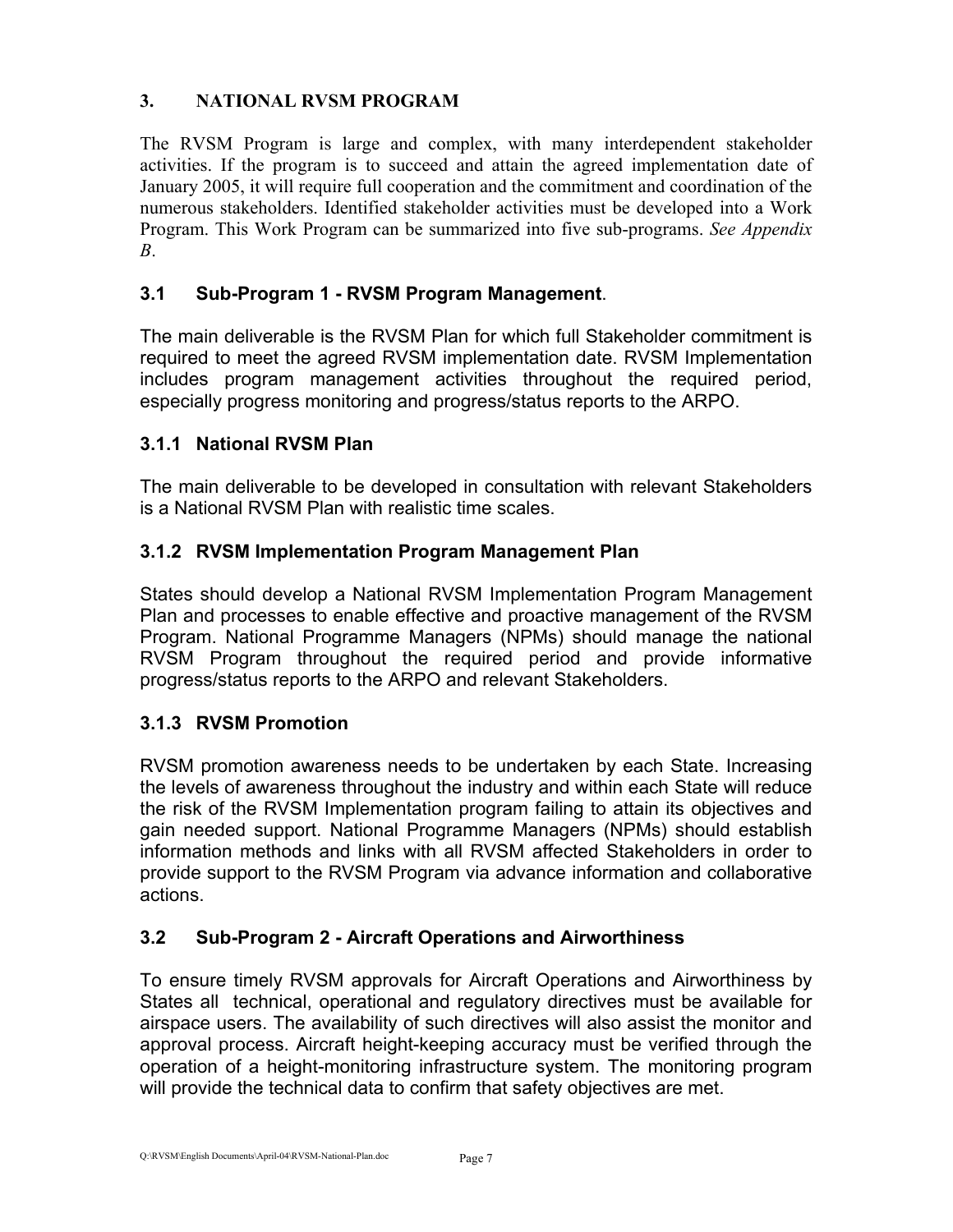#### **3.2.1 Flight Crew Procedures**

In order to support safe operations in AFI RVSM airspace, appropriate flight crew procedures need to be available and flight crew training needs to include these RVSM specific procedures. Flight crew procedures should allow flight crews to comply with the normal, abnormal and contingency AFI RVSM operational procedures. The assurance that the aircraft equipment meets the RVSM minimum aircraft system performance specification (MASPS) requirements for operation in AFI RVSM airspace could be included in these procedures. The AFI RVSM Program Office should ensure that AFI RVSM procedures are not different from those of other regions.

#### **3.2.2 Aircraft Requirements**

For operations in RVSM airspace, flights are required to be RVSM-approved. Military authorities should be encouraged to make their transport fleet compatible with RVSM requirements. To obtain RVSM approval, aircraft may need modifications based on service bulletins produced by aircraft manufacturers. Joint Aviation Authority (JAA) Temporary Guidance Leaflet No.6 (TGL 6) provides MASPS, guidance on airworthiness and operational practices and procedures for RVSM airspace that can be used as bases for the approval processes. The RVSM requirements must also be reflected in ICAO's Doc 7030 (*Regional Supplementary Procedures*) as a basis for national regulation.

#### **3.3 Sub-Program 3 – Air Traffic Management (ATM)**

This sub-program will ensure that all ATS provider units are well prepared and ready for the introduction of RVSM on the agreed date. Tasks should be identified to allow States to restructure airspace, introduce RVSM Procedures, modify ATC systems, provide ATC Training and resolve legislative issues, etc.

#### **3.3.1 Airspace**

The definition of the National RVSM area should be based on the operational requirement for a homogeneous routing areas and major international traffic flows with no significant gaps in it. Additionally, considering its significant benefits, the RVSM should be implemented in an area as wide as possible.

Within RVSM airspace, sectorization and ATS routes will need to be reviewed in the context of the availability of the additional RVSM flight levels. These aspects need separate attention in airspace where the transition to and from non-RVSM airspace will be accommodated.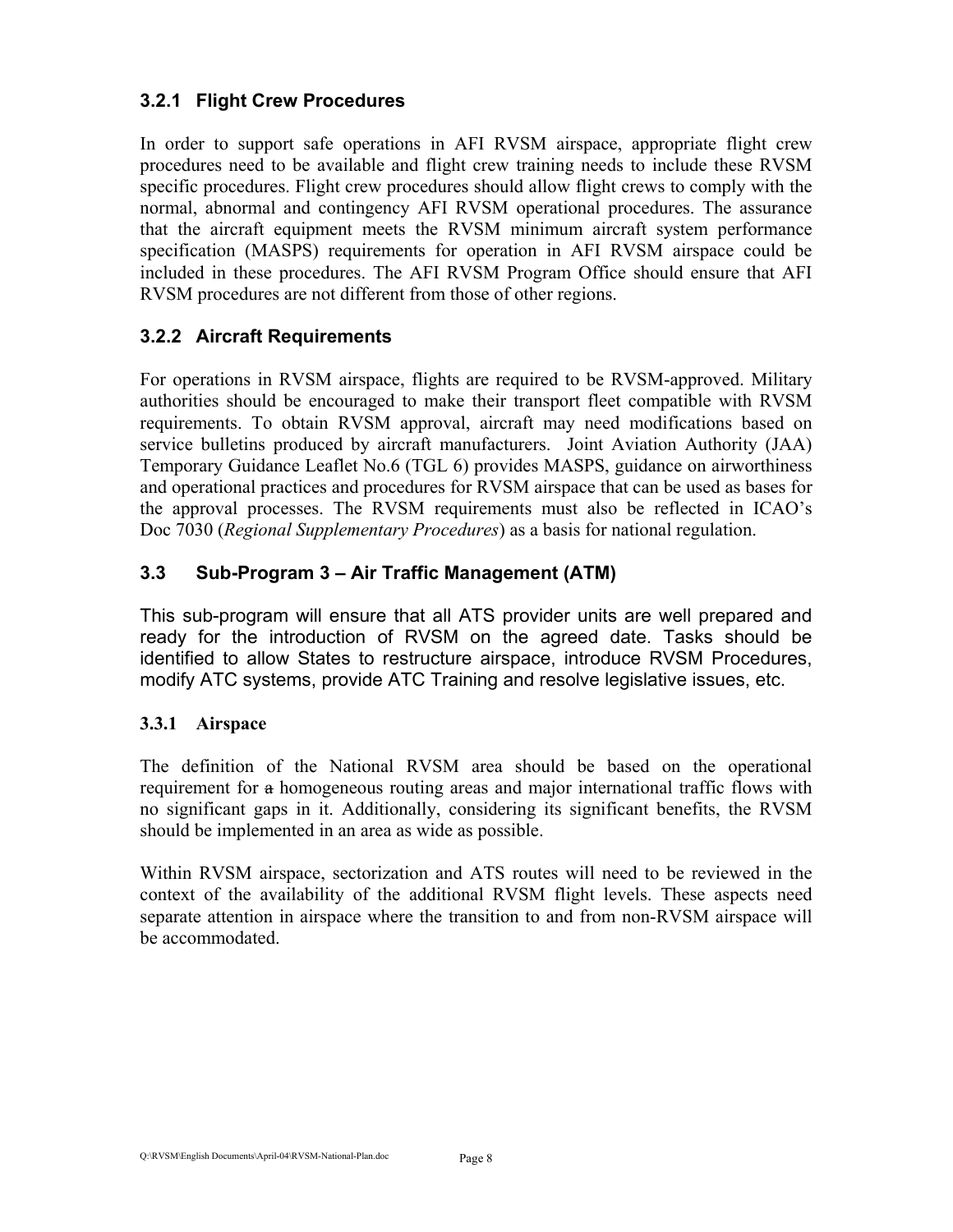#### **3.3.2 ATC Procedures**

Air traffic control (ATC) operational procedures for the National RVSM airspace will need to be developed and implemented, including:

- flight planning procedures;
- contingency procedures;
- transition procedures; and
- procedures for handling non-RVSM State aircraft.

These procedures must be reflected in the individual State ATC manuals for reduced vertical separation minima and in an amendment to ICAO's Doc 7030 (*Regional Supplementary Procedures*).

#### **3.3.3 ATC Systems**

In order to accommodate and support the provision of ATC in an RVSM environment, ATC systems may need to be modified. The modifications are related to the need for the controller to distinguish between RVSM-approved aircraft and -non-approved aircraft, and to accommodate the extra RVSM flight levels and possible re-sectorization. ATC training simulators will require similar modifications.

#### **3.3.4 ATC Training**

Specific ATC procedures will be used to facilitate the safe transition of aircraft to/from RVSM and non-RVSM airspace while operating in the RVSM airspace. The transition tasks must be accomplished within the designated RVSM airspace in order to make RVSM operations transparent to adjacent non-RVSM regions. The RVSM Program will also require that specific training of ATC staff be performed prior to the start of RVSM operations. Furthermore, the Program will require that ATC equipment and procedures be modified according to specific Program requirements prior to the start of RVSM operations.

ATC training syllabi must therefore be developed to support RVSM ATC training by the ATS providers. In the context of the additional RVSM flight levels, the associated review of sectorization, ATS routes, locally applied flight level allocation systems and letters of agreement will need to be reviewed and amended. Further, the legal aspects associated with RVSM operations will require identification, with possible consequential amendments to national legislation.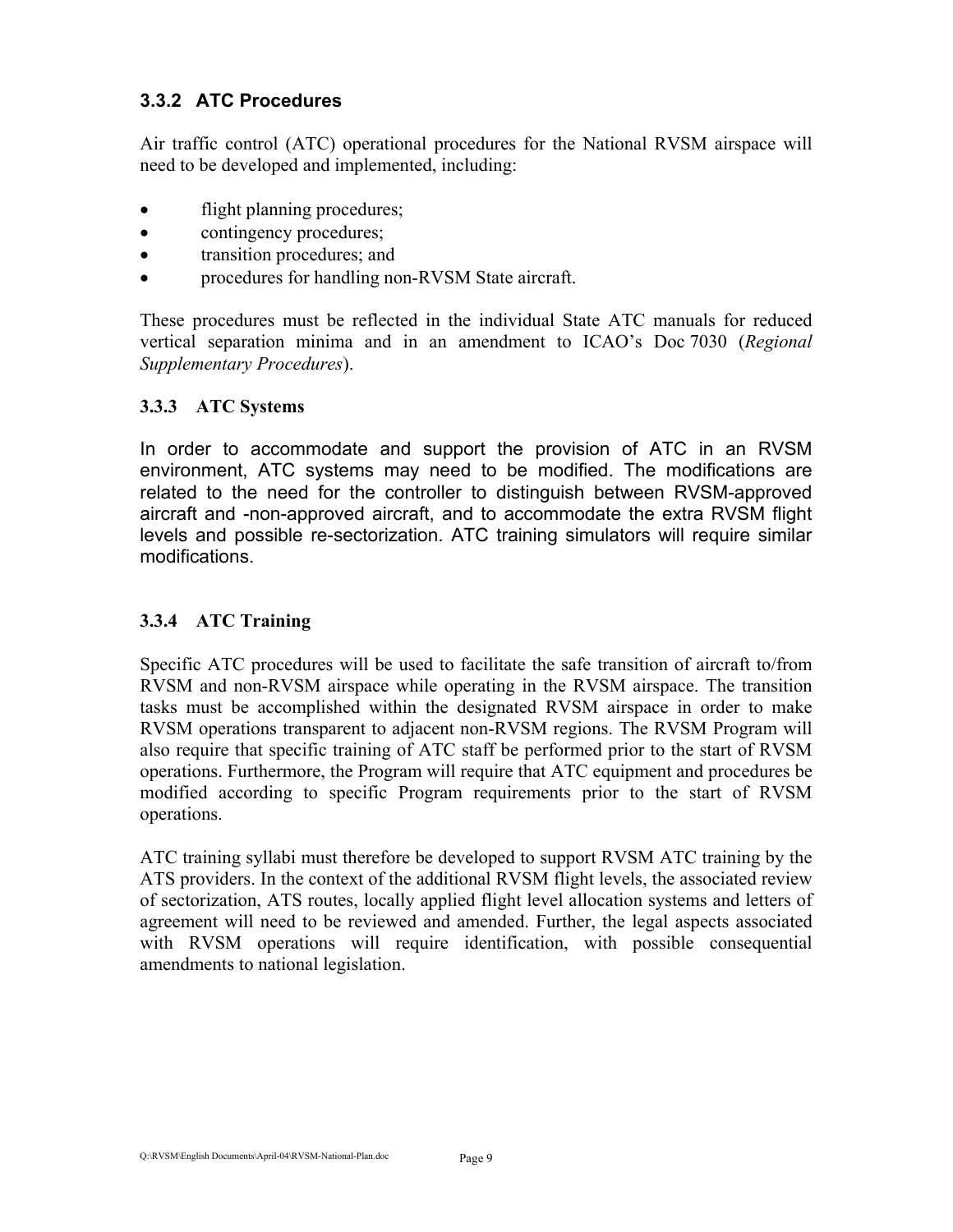### **3.4 Sub-Program 4 - RVSM Safety Assurance**

Each State is responsible for the safe implementation of RVSM in the airspace over which it has jurisdiction. The State NPMs will be responsible for providing assurance through national safety plans that their responsibilities have been met. The ARPO has assumed responsibility of providing guidance to the States on how to develop these national safety plans.

The introduction of RVSM must be achieved in conjunction with a thorough assessment of the safety implications that will result from this change of operation in a State. It is therefore important that clear safety objectives and safety evaluations showing the attainment of these objectives be met before the introduction of RVSM.

A National RVSM safety policy must also be developed taking into account ICAO guidance. The derived safety objectives, after endorsed by the AFI RVSM Program Office, will form the basis for the RVSM Program tasks.

In order to demonstrate that the above objectives are met, appropriate risk estimation methodologies will need to be available, and sufficient operational and technical data will need to be collected to obtain risk estimates with sufficient confidence.

### **3.5 Sub-Program 5 – Height Monitoring**

It is recognized that there is a requirement for monitoring of aircraft height keeping performance as part of RVSM implementation program. The APIRG AFI RVSM Task Force (TF) established an AFI Regional Monitoring Agency (ARMA) in South Africa to monitor aircraft height within the Region. The ARMA will provide Safety Oversight Services in connection with implementation and continued safe use of RVSM within the designated airspace. However, States are required to certify aircraft for RVSM operations and conduct RVSM implementation readiness assessments.

#### **3.6 RVSM Program Schedule**

National Program Managers (NPMs) should develop a schedule for all the activities in conjunction with the various stakeholders*.* This schedule will serve as the benchmark against which the national program progress will be assessed and should contain the following significant items:

- provisional State approval of the Master Plan;
- monitoring infrastructure fully operational:
- sufficient aircraft approved;
- pre-implementation safety assessment;
- implementation or delay decision;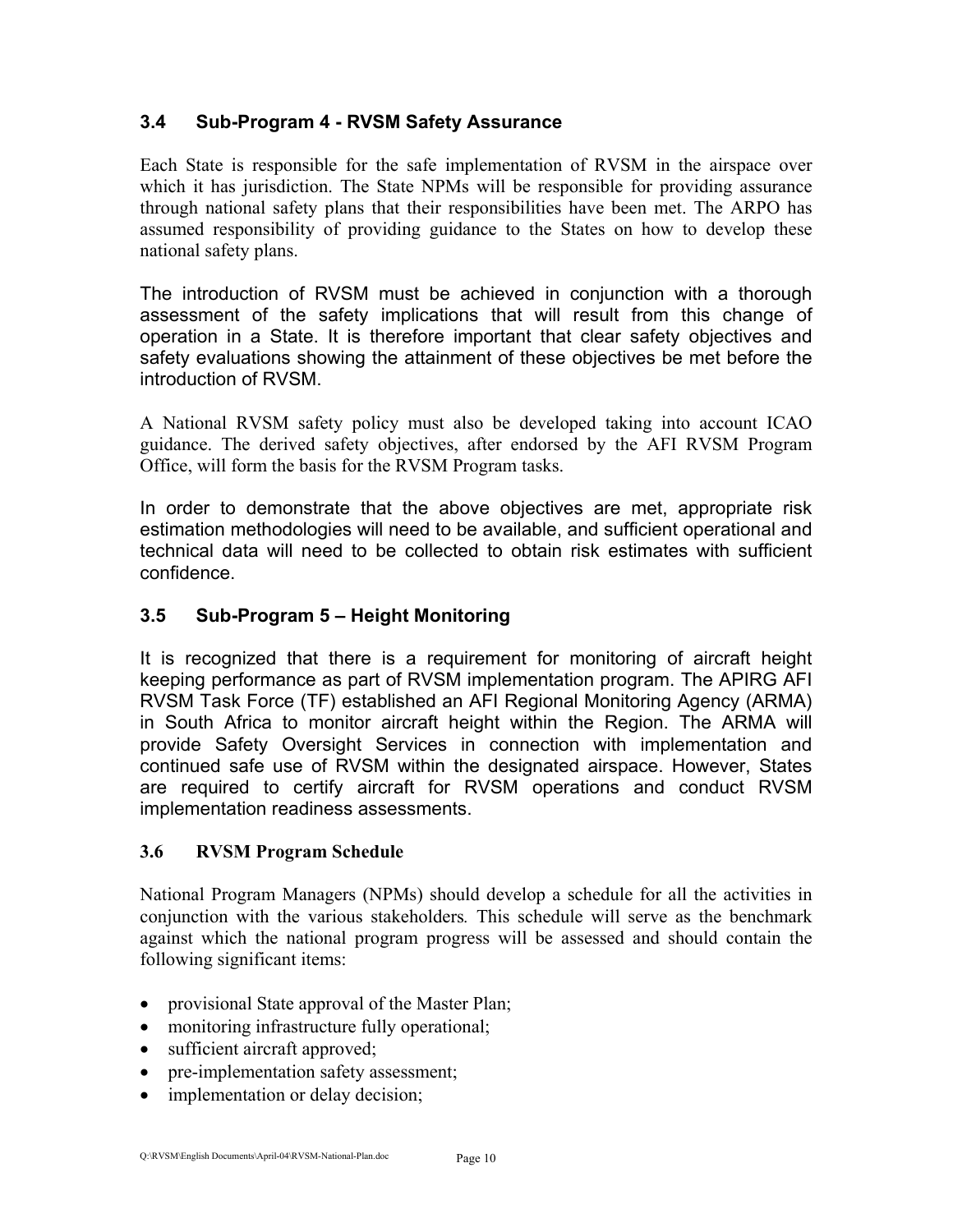- implementation date;
- initial post implementation safety assessment; and
- final post implementation safety assessment.

The National Program Managers (NPMs) should:

- review and comment on the program;
- develop their national schedule to interface and conform with the AFI RVSM master schedule; and
- ensure that they can implement RVSM on the agreed date.

*Note: See Appendix C* 

#### **4 RVSM PROGRAM MANAGEMENT STRUCTURE**

An AFI RVSM Program Office (ARPO) was established to manage an AFI RVSM Plan. The ARPO will provide guidance to National Program Managers (NPMs) and forward recommendations to AFI RVSM TF for endorsement. The NPMs will coordinate RVSM activities at national level and provide inputs to the ARPO.



#### **4.1 AFI RVSM Program Office (ARPO)**

The ARPO will:

- provide strategic guidance to the national RVSM Program Manager;
- ensure continued involvement and commitment of participating States, users and other international organisations to all elements of the RVSM Program;
- where necessary, submit specific proposals for strategic actions to AFI RVSM TF;
- monitor the overall RVSM Program on the basis of progress reports by the RVSM Program Manager and check progress against agreed milestones and propose necessary corrective actions;
- provide detailed and in-depth analyses of the RVSM Program progress;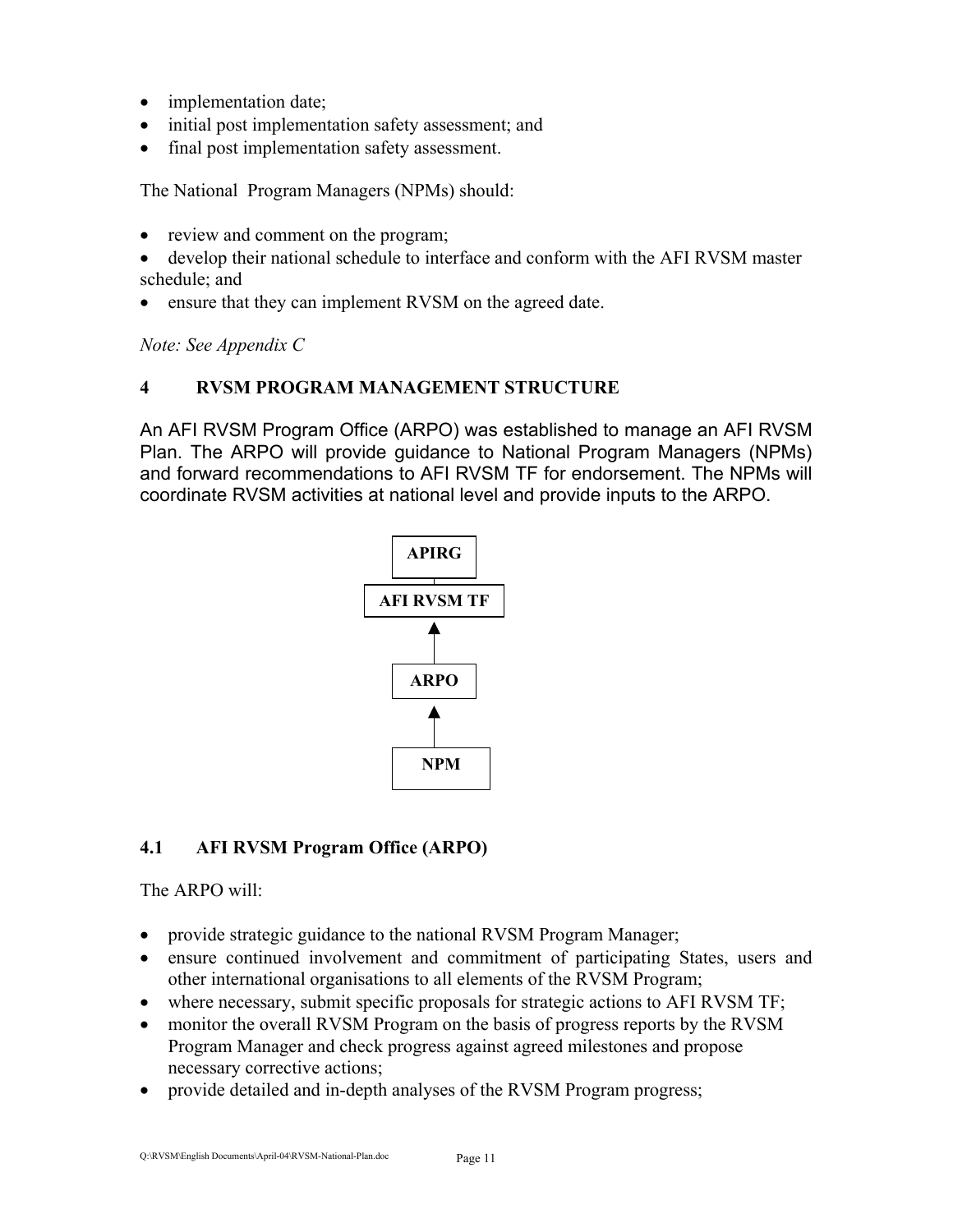- submit progress reports to AFI RVSM TF; and
- provide guidance to the States on how to develop national safety plans.

#### **4.2 National RVSM Program Manager**

A National RVSM Program Office similar the ARPO should be established by individual States to manage an RVSM Plan. However, it is essential that States identify a National Program Manger (NPM) at the earliest possible date and forward the contact details to the ARPO. The NPM will act as the National RVSM Implementation focal point, report to the ARPO and provide guidance to relevant stakeholders at National level. *See Appendix D.* 

The RVSM Program Manager will:

- be responsible for the day-to-day management of the RVSM Program;
- be responsible for ensuring adequate coordination with all RVSM Sub-Program Managers;
- submit regular progress reports to the ARPO, focusing on constraints, difficulties and areas that require strategic decisions;
- ensure that the RVSM Program is maintained on schedule and within the overall assigned budget;
- coordinate the required availability of resources with all concerned;
- be responsible to the ARPO for the execution of the applicable national activities within the AFI Program and Plan;
- report, in accordance with a Communication Plan, on progress against the agreed RVSM Program Plan; and
- participate at the relevant RVSM Program Managers Meetings.

#### **5 RVSM Management Processes**

#### **5.1 Program Management Plan (PMP)**

A detailed National Program Management Plan (PMP) must be developed which will provide a baseline and communication tool against which to monitor the cost, schedule and performance aspects of the RVSM Program. Using the approved RVSM Master Plan and current program management techniques as a basis, the PMP will include the following:

- work break down schedule;
- risk management plan;
- communications management plan; and
- individual State National Plans.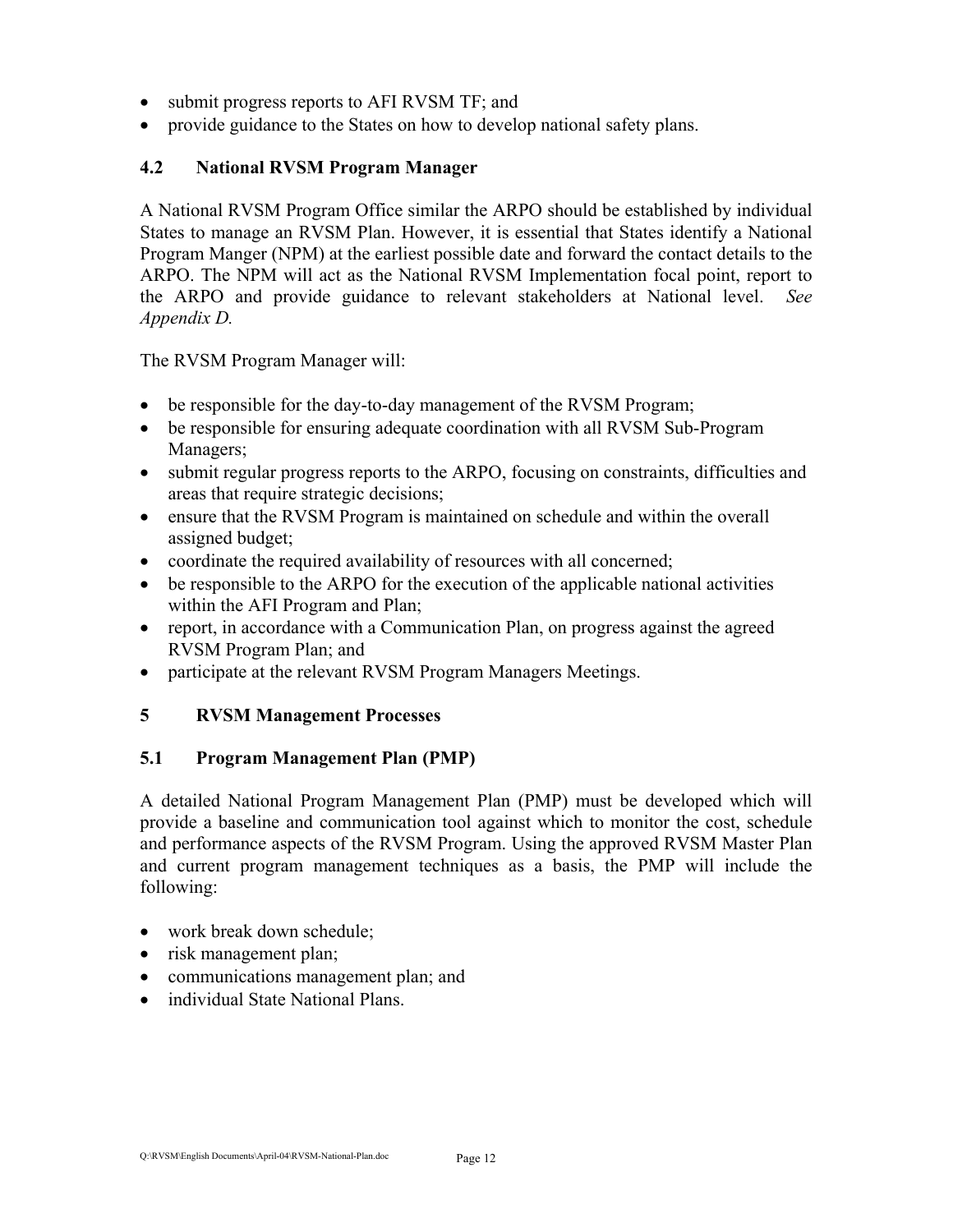#### **5.2 Communications Management**

Communications management is a key program control process that will contribute to the stakeholders achieving the agreed implementation date. Communications management is summarised here but should be fully described in the PMP. RVSM Communications Management will ensure timely and appropriate generation, collection, dissemination and storage of program information.

An AFI RVSM Communications Management Plan will guide the process. It will define who needs what information, when they need it, and how it will be provided to them. Preparation and maintenance of this plan is the responsibility of ARPO but the full support and commitment of the participating States and stakeholders in this process is essential if the RVSM Program is to attain the agreed implementation date.

### **5.3 Progress Reporting**

Progress information will be required by the ARPO from each State's National Program Manager. These progress reports should describe what the program stakeholders have accomplished. This information will be assembled into an overall RVSM progress report for all stakeholders and provide them with a means of measuring progress towards achieving the program objectives.

As the national RVSM activities are critical to the timely success of the program, progress monitoring at the national level is of great importance. In order to achieve a consistent monitoring picture at the program level, it is important that all States provide accurate and timely information regarding the achievements of each National RVSM Plan.

#### **6 STAKEHOLDER COMMITMENT TO THE RVSM PROGRAM**

Each of the stakeholders has an important role to play. Successfully attaining the agreed implementation date necessitates that stakeholders deliver their elements of the program on time. Therefore, delivering the RVSM Program on the agreed implementation date will require that each stakeholder respect the schedule.

The commitment to the whole program by national representatives will signify commitment to key milestones within the program. The detailed activities leading up to each milestone are to be managed by National Program Managers. Only if stakeholders achieve key activities' dates will the Program as a whole attain the agreed RVSM implementation date.

#### **6.1 Stakeholder Responsibility**

Each stakeholder responsibility is reflected in the key activities outlined below.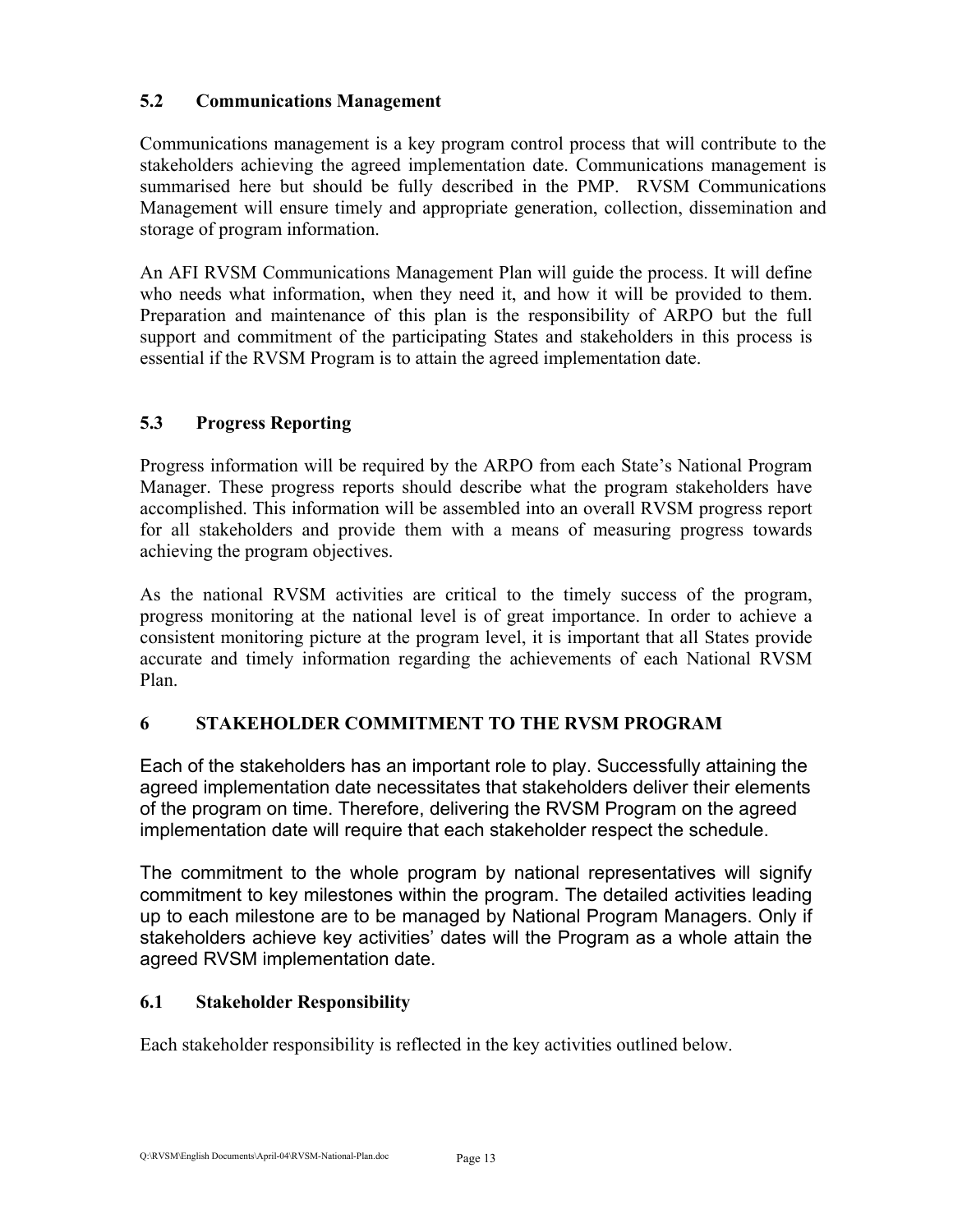#### **6.1.1 AFI RVSM Program Office**

The AFI RVSM Program Office (ARPO) is responsible for the overall management of the RVSM Program, implementation and infrastructure monitoring operation, as well as for the preparation of the safety assessment.

#### **6.1.2 ICAO**

ICAO is responsible for providing guidance and a framework to enable the introduction of national regulations needed to be in place for the introduction of RVSM.

#### 6.1.3 The JAA Temporary Guidance Leaflet (TGL) N<sup>0</sup>6 and the FAA Interim Guidance 91 – RVSM leaflet (TGL)  $N^06$

The Joint Airworthiness Authority (JAA) Temporary Guidance **leaflet (TGL)**  $N^0$ 6 could be used for the approval of aircraft and operations in RVSM airspace at national level. Their websites are: [www.faa.gov/ats/ato/rvsm1.htm](http://www.faa.gov/ats/ato/rvsm1.htm) and [www.eur.rvsm.com.](http://www.eur.rvsm.com/)

#### **6.1.4 RVSM States**

State stakeholders include the national civil aviation authority, certification/ regulation authorities and ATS providers. Together they are responsible for the provision of regulations to enable air traffic controllers to safely handle aircraft flying in RVSM airspace, as well as for approving national users for RVSM operations.

#### **6.1.5 Non-RVSM States**

Non-RVSM States are responsible for approving aircraft requiring access to RVSM airspace. In addition, non-RVSM States adjacent to the RVSM area may require airspace changes and procedure amendments to handle transition between RVSM airspace and non-RVSM airspace.

#### **6.1.6 Civil Airspace Users**

Users wishing to fly in RVSM airspace must gain RVSM approval in the State where the aircraft is registered. A significant proportion of the aircraft population flying in the Region has to be RVSM approved and monitored before RVSM can be introduced on a Regional basis.

#### **6.1.7 Military Authorities**

Although certain military aircraft types may be entitled to exemption from obtaining RVSM approval, military users are urged to modify their transport aircraft to meet RVSM requirements.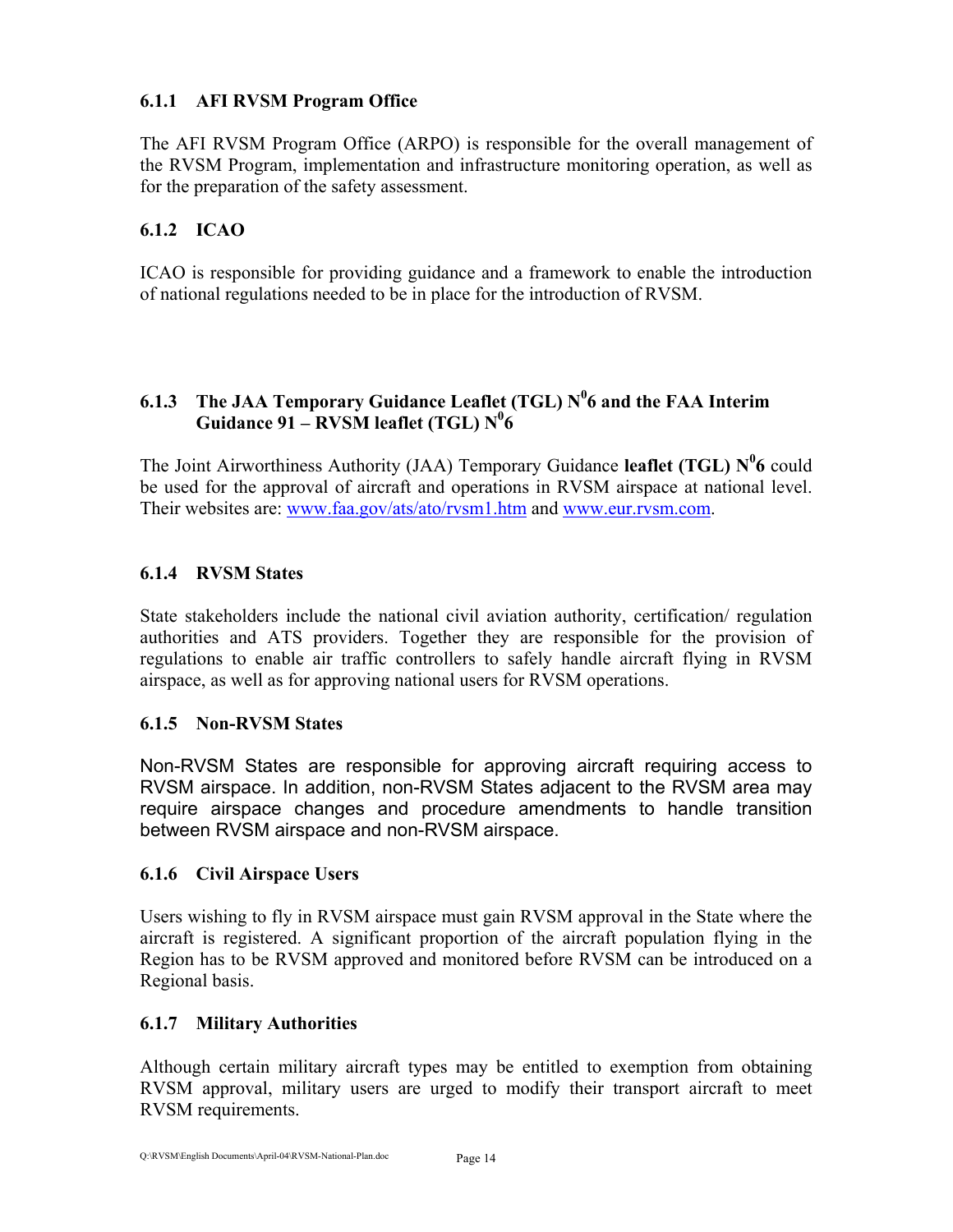#### **6.1.8 Aircraft Manufacturers**

A wide variety of aircraft types operate in the AFI RVSM airspace. Aircraft manufacturers and their suppliers will be responsible for the development of new service bulletins and equipment to meet RVSM requirements.

## **7 ISSUES AFFECTING THE RVSM PROGRAM**

#### **7.1 RVSM Program Assumptions**

The RVSM Program should be based upon a number of assumptions. These assumptions should be identified and agreed upon at the beginning of program development. Assumptions include items such as the existence of an interface with the airborne collision avoidance system (ACAS), that sufficient resources and expertise will be available, that the introduction of RVSM airspace will take place simultaneously in all RVSM States in a coordinated manner, etc. These assumptions may change during the life of the program. A delay in the monitoring infrastructure completion could result in insufficient data for the safety assessment that, in turn, could also affect the implementation date. If this happens, the National and AFI RVSM Programs and Plans may need to be revised accordingly.

#### **7.2 RVSM Program Dependencies**

The RVSM Implementation Program forms a part of the APIRG program. If the timescales of APIRG programs are changed, there may be consequences for the established timescales of the RVSM Program. Key program interdependencies should be identified and monitored to ensure common tracking and the efficient execution of the RVSM Program.

#### **7.3 Program Risk Assessment**

A series of RVSM Program risk assessments must be carried out with the cooperation of a large number of stakeholders, to identify the risks and impacts associated with the program.

The most significant RVSM Program risks identified are:

- delay in the national plans of any of the 53 States could significantly affect RVSM implementation;
- insufficient number of aircraft approved for the implement/delay decision will result in delays in the RVSM Program;
- insufficient data available (e.g. delay in monitoring infrastructure completion, late approval of aircraft) to enable assessment of operational and technical aspects of safety objectives;
- insufficient ATC staff trained to handle aircraft flying in RVSM airspace could reduce capacity and increase safety risk;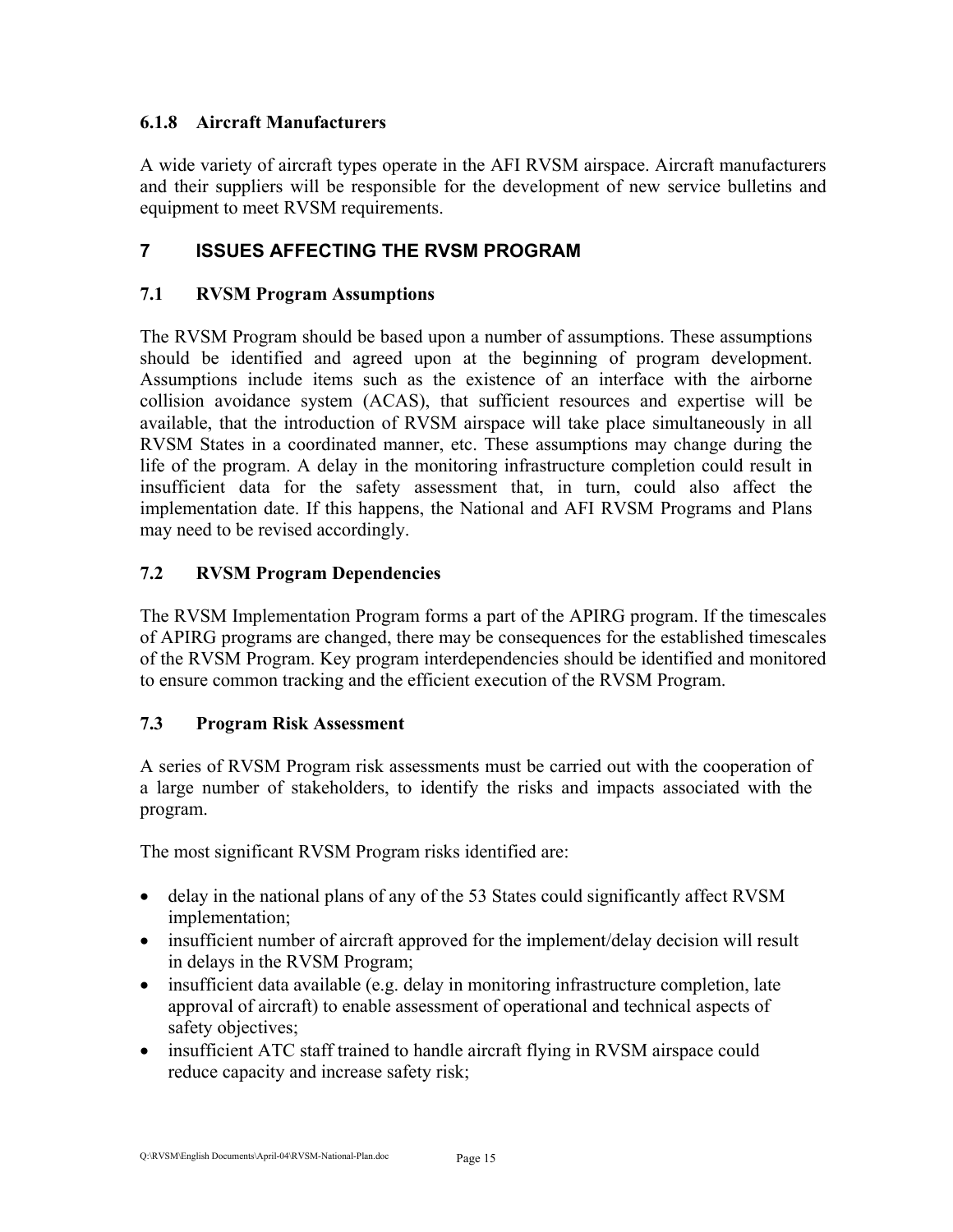- national ATC system not modified on time for the agreed implementation date will delay the program; and
- delay to any ACAS programs will result in many aircraft having different versions of ACAS, which could cause problems in the RVSM environment.

#### **8. RVSM PROGRAM COST FORECASTS AND RESOURCES**

Following a proposal of the ICAO Review of the General Concept of Separation Panel in the late 1980s, all ICAO Member States have agreed on the feasibility of the implementation of RVSM on a global basis.

#### **8.1 AFI RVSM Cost/Benefit Study**

The main benefits arising from the implementation of RVSM in AFI airspace is a significant en-route airspace capacity increase. However, a cost/benefit study for RVSM should be completed for budget purposes. This analysis must take into account:

- ATC capacity enhancements;
- costs for aircraft altimetry upgrades;
- costs for ATM systems upgrades;
- costs for height-monitoring systems and operation;
- fuel efficiency gains, and
- costs of delaying implementation.

#### **8.2 Capacity Requirement**

The primary justification for the implementation of RVSM in the AFI airspace is the requirement to provide additional airspace capacity to meet the ever-rising number of aircraft movements. Of the various measures under consideration, the implementation of RVSM is considered to be, in the short term, the most cost-effective means of meeting this need through the provision of six additional flight levels for use in the highly congested airspace from FL 290 to FL 410 inclusive.

#### **8.3 Stakeholder Cost Forecasts and Resource Requirements**

The combined cost forecast for RVSM should be determined by means of a cost analysis. It is the responsibility of stakeholders to identify and gain approval for their own budget and resource requirements.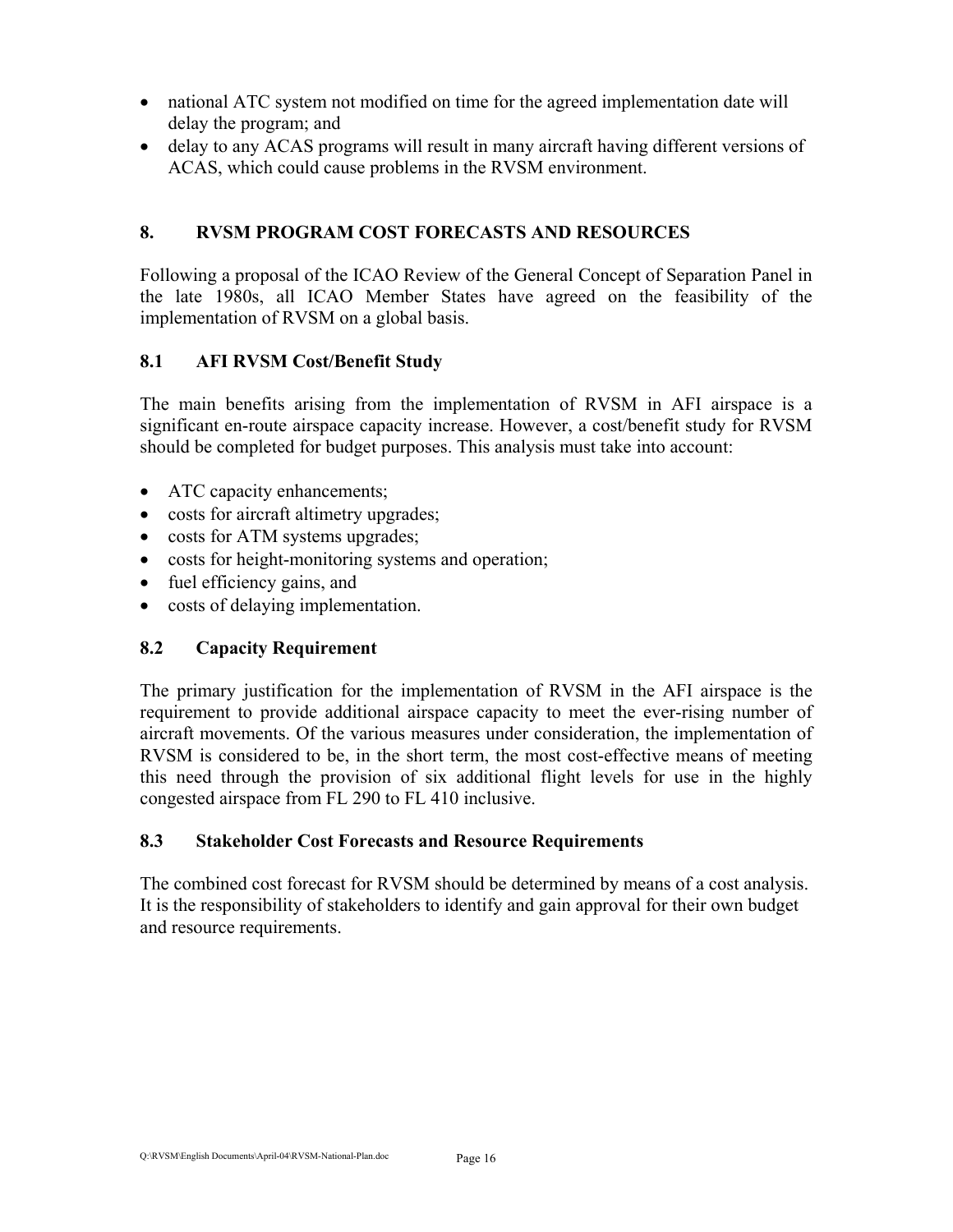#### **9. CONCLUSION**

APIRG has endorsed the objectives of capacity and potential economy benefits associated with future implementation of a 1 000 ft reduced vertical separation minimum in the AFI Region and, therefore, concluded that such implementation planning should be treated as a priority item. It is recognized that a number of complex issues need to be addressed, including meteorological and topographical considerations, aircraft equipment, and air traffic control questions.

A National RVSM program for implementation in the earliest possible time-frame should be actively pursued, with implementation planning being carried out by the State and the ARPO. The RVSM Program will be fully coordinated for the entire area of future application, and will take full account of the work carried out by the Review of the General Concept of Separation Panel (RGCSP), the North Atlantic Systems Planning Group (NAT SPG), EUROCONTROL and other RVSM implementation plans of other ICAO Regions.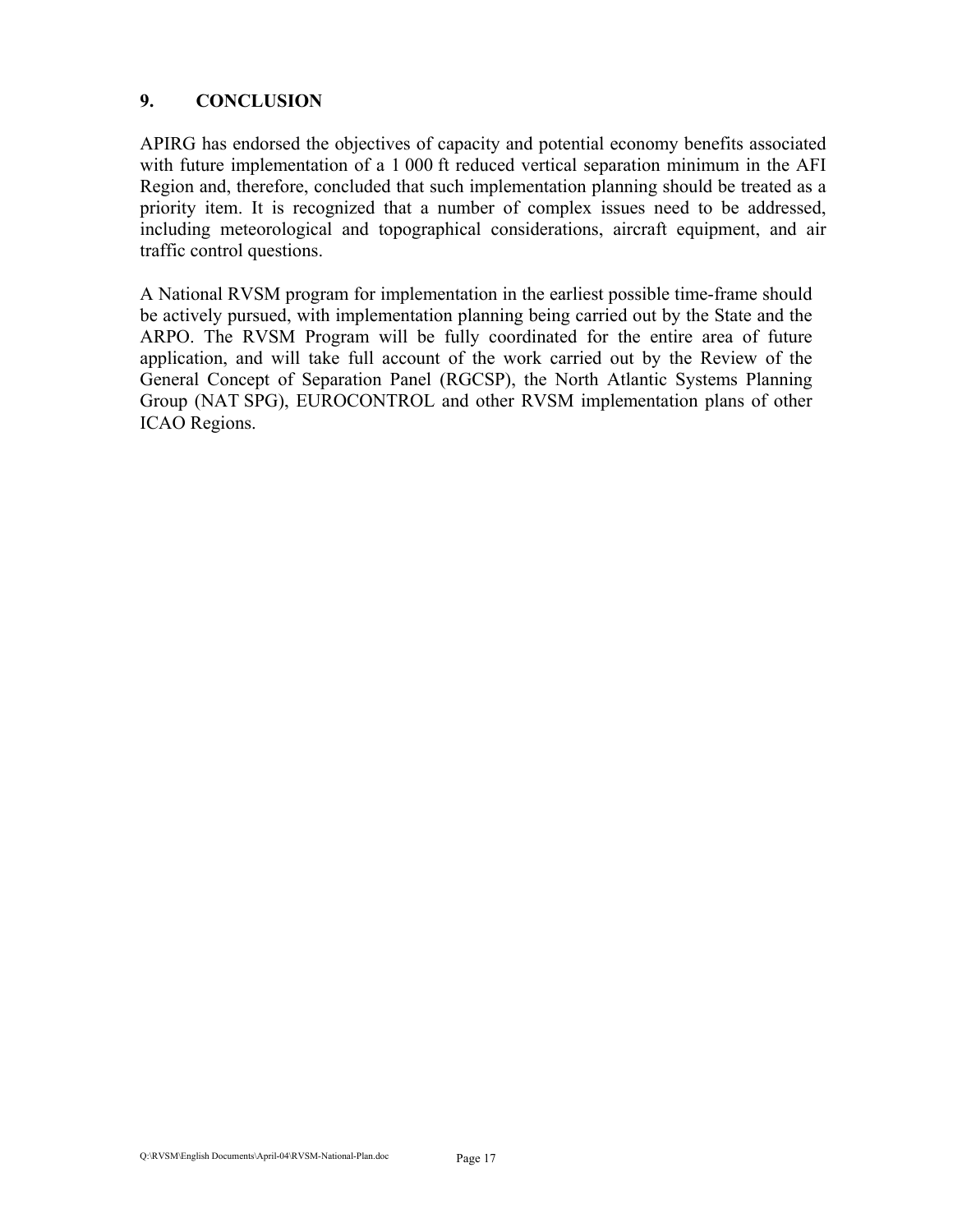## **APPENDIX A**

| DRAFT NATIONAL RVSM IMPLEMENTATION SCHEDULE |               |          |   |             |   |         |         |             |   |             |   |   |         |   |
|---------------------------------------------|---------------|----------|---|-------------|---|---------|---------|-------------|---|-------------|---|---|---------|---|
|                                             |               |          |   |             |   |         |         |             |   |             |   |   |         |   |
|                                             |               | 2004     |   |             |   | 2005    |         |             |   |             |   |   |         |   |
| <b>DELIVERABLE</b>                          | <b>MONTHS</b> |          |   | M           |   |         |         |             |   |             |   |   |         |   |
|                                             | J             | $\bf{F}$ | M | $\mathbf A$ | M | $\bf J$ | $\bf J$ | $\mathbf A$ | S | $\mathbf 0$ | N | D | $\bf J$ | F |
| PROGRAM MANAGEMENT                          |               |          |   |             |   |         |         |             |   |             |   |   |         |   |
| <b>RVSM Committee</b>                       |               |          |   |             |   |         |         |             |   |             |   |   |         |   |
| <b>RVSM</b> Master Plan                     |               |          |   |             |   |         |         |             |   |             |   |   |         |   |
| RVSM Program Plan                           |               |          |   |             |   |         |         |             |   |             |   |   |         |   |
| <b>RVSM Promotion</b>                       |               |          |   |             |   |         |         |             |   |             |   |   |         |   |
| <b>AIRCRAFT OPS &amp; AIRWORTHINESS</b>     |               |          |   |             |   |         |         |             |   |             |   |   |         |   |
| Aircraft System                             |               |          |   |             |   |         |         |             |   |             |   |   |         |   |
| <b>RVSM Approval</b>                        |               |          |   |             |   |         |         |             |   |             |   |   |         |   |
| <b>Monitoring Policy</b>                    |               |          |   |             |   |         |         |             |   |             |   |   |         |   |
| Monitoring System                           |               |          |   |             |   |         |         |             |   |             |   |   |         |   |
| Monitor Organisation                        |               |          |   |             |   |         |         |             |   |             |   |   |         |   |
| Monitor System Ops                          |               |          |   |             |   |         |         |             |   |             |   |   |         |   |
|                                             |               |          |   |             |   |         |         |             |   |             |   |   |         |   |
| <b>AIR TRAFFIC MANAGEMENT</b>               |               |          |   |             |   |         |         |             |   |             |   |   |         |   |
| Airspace                                    |               |          |   |             |   |         |         |             |   |             |   |   |         |   |
| <b>ATC Procedures</b>                       |               |          |   |             |   |         |         |             |   |             |   |   |         |   |
| <b>ATS Provider Support</b>                 |               |          |   |             |   |         |         |             |   |             |   |   |         |   |
| <b>ATC Training</b>                         |               |          |   |             |   |         |         |             |   |             |   |   |         |   |
| <b>Flight Planning</b>                      |               |          |   |             |   |         |         |             |   |             |   |   |         |   |
| <b>ATFM</b>                                 |               |          |   |             |   |         |         |             |   |             |   |   |         |   |
| <b>ATS</b> Systems                          |               |          |   |             |   |         |         |             |   |             |   |   |         |   |
| Military Aviation                           |               |          |   |             |   |         |         |             |   |             |   |   |         |   |
| <b>ATS Provider Schedule</b>                |               |          |   |             |   |         |         |             |   |             |   |   |         |   |
| Legislation                                 |               |          |   |             |   |         |         |             |   |             |   |   |         |   |
| <b>OPS</b> Data Collection                  |               |          |   |             |   |         |         |             |   |             |   |   |         |   |
| Post-Implementation                         |               |          |   |             |   |         |         |             |   |             |   |   |         |   |
| <b>RVSM OPS Performance Review</b>          |               |          |   |             |   |         |         |             |   |             |   |   |         |   |
|                                             |               |          |   |             |   |         |         |             |   |             |   |   |         |   |
| <b>SAFETY ASSURANCE</b>                     |               |          |   |             |   |         |         |             |   |             |   |   |         |   |
| <b>Safety Policy</b>                        |               |          |   |             |   |         |         |             |   |             |   |   |         |   |
| Pre-Implementation                          |               |          |   |             |   |         |         |             |   |             |   |   |         |   |
| Post-Implementation                         |               |          |   |             |   |         |         |             |   |             |   |   |         |   |
|                                             |               |          |   |             |   |         |         |             |   |             |   |   |         |   |
| <b>HEIGHT MONITORING</b>                    |               |          |   |             |   |         |         |             |   |             |   |   |         |   |
| <b>RVSM Aircraft Database</b>               |               |          |   |             |   |         |         |             |   |             |   |   |         |   |
| <b>Height Deviation Reports</b>             |               |          |   |             |   |         |         |             |   |             |   |   |         |   |
| Readiness Assessment                        |               |          |   |             |   |         |         |             |   |             |   |   |         |   |
|                                             |               |          |   |             |   |         |         |             |   |             |   |   |         |   |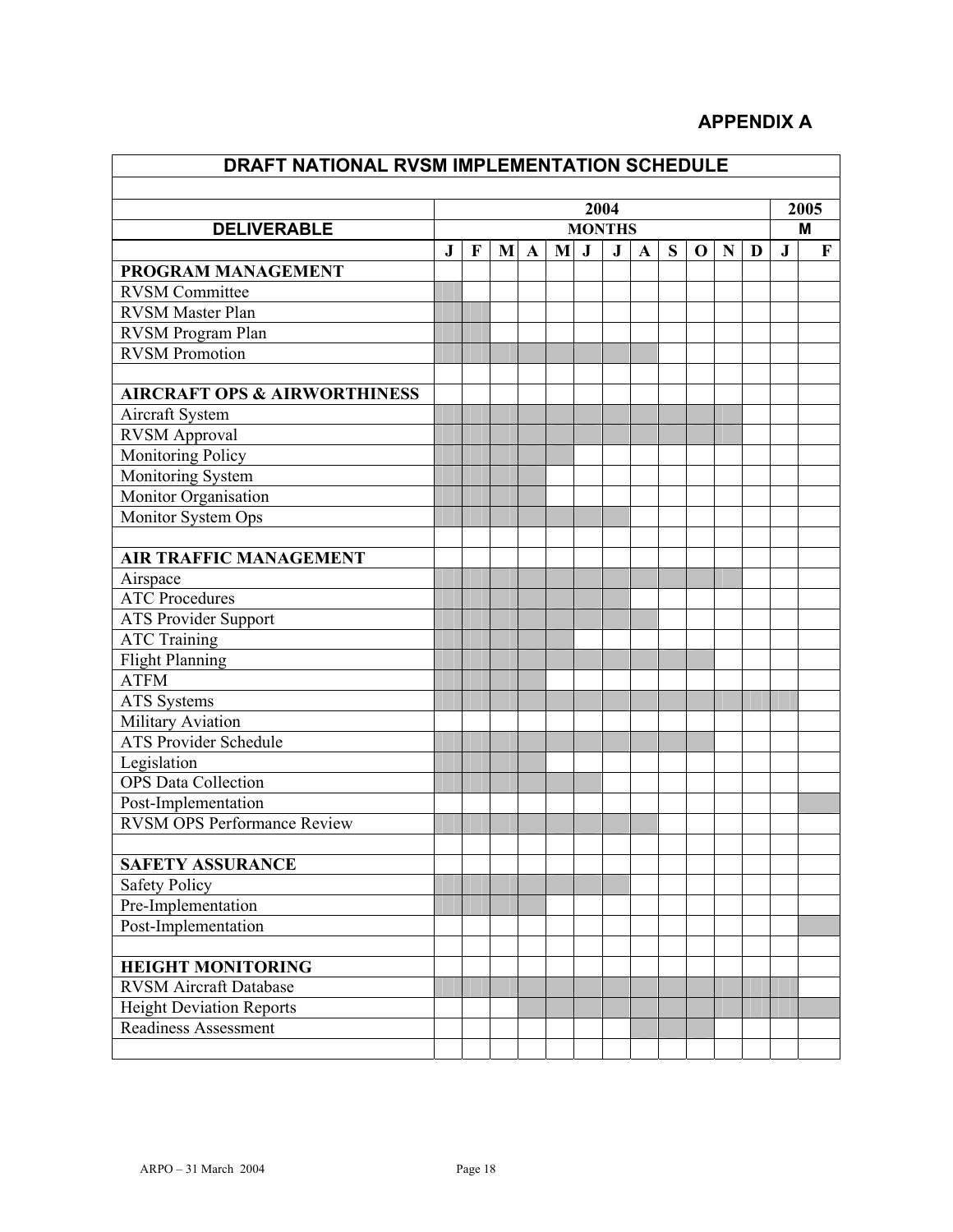#### **APPENDIX B**

| DRAFT NATIONAL RVSM PROGRAM DELIVERABLES |                                                                               |                                                                                                                                                                                                                                                                                                                                                                                    |                                                                                                                                             |  |  |  |  |
|------------------------------------------|-------------------------------------------------------------------------------|------------------------------------------------------------------------------------------------------------------------------------------------------------------------------------------------------------------------------------------------------------------------------------------------------------------------------------------------------------------------------------|---------------------------------------------------------------------------------------------------------------------------------------------|--|--|--|--|
|                                          | <b>AIM</b>                                                                    | <b>DESCRIPTION</b>                                                                                                                                                                                                                                                                                                                                                                 | <b>OBJECTIVE</b>                                                                                                                            |  |  |  |  |
|                                          |                                                                               | Sub-Program I - Program Management                                                                                                                                                                                                                                                                                                                                                 |                                                                                                                                             |  |  |  |  |
|                                          |                                                                               |                                                                                                                                                                                                                                                                                                                                                                                    |                                                                                                                                             |  |  |  |  |
|                                          |                                                                               |                                                                                                                                                                                                                                                                                                                                                                                    |                                                                                                                                             |  |  |  |  |
| 1                                        | <b>Establish National</b><br><b>RVSM Implementation</b><br>Committee          | Define tasks for RVSM Implementation Committee<br>and set-up facilities                                                                                                                                                                                                                                                                                                            | Provide an Office to support RVSM<br>Implementation                                                                                         |  |  |  |  |
| $\overline{2}$                           | Develop RVSM Master<br>Plan                                                   | Develop, in consultation with relevant Stakeholders,<br>a RVSM Master Plan with realistic time scales                                                                                                                                                                                                                                                                              | RVSM Master Plan, endorsed by all<br>Stakeholders and given commitment by<br>State                                                          |  |  |  |  |
| 3                                        | Program Management<br><b>Activities</b>                                       | Develop an internal National Program Management<br>Plan. Develop Program Management processes to<br>enable effective and proactive management of the<br>RVSM Program. Manage the RVSM Program<br>throughout the required period and provide<br>guidance/informative progress/status reports to<br>Stakeholders. Give progress/status reports to AFI<br>RVSM Program Office (ARPO). | National RVSM Program Management<br>Plan.<br>Program Management Process.<br>Templates for progress monitoring.<br>Progress/ status reports. |  |  |  |  |
| $\overline{4}$                           | <b>RVSM Promotion</b><br>awareness activities<br>undertaken by each<br>State. | Establish information methods and links with all<br>RVSM affected Stakeholders in order to provide<br>support to the RVSM Program via advance<br>information and collaborative actions. Increasing the<br>levels of awareness throughout the industry and within<br>each State will reduce risk of the program failing to attain<br>objectives                                     | Develop, deliver and coordinate an<br>awareness program through actions,<br>products and packages supporting<br><b>RVSM</b> milestones      |  |  |  |  |
|                                          |                                                                               | Sub-Program II – Aircraft Operations and Airworthiness                                                                                                                                                                                                                                                                                                                             |                                                                                                                                             |  |  |  |  |
|                                          |                                                                               | This Phase will ensure technical, operational and regulatory means will be available for airspace users and States to                                                                                                                                                                                                                                                              |                                                                                                                                             |  |  |  |  |
|                                          |                                                                               | enable RVSM approvals. Any sub-programs must also assist and monitor the approval process. Aircraft Height                                                                                                                                                                                                                                                                         |                                                                                                                                             |  |  |  |  |
|                                          |                                                                               | Keeping accuracy will be verified through operation of a height-monitoring infrastructure. The monitoring system                                                                                                                                                                                                                                                                   |                                                                                                                                             |  |  |  |  |
| 5                                        |                                                                               | must provide technical data to confirm that safety objectives are met.                                                                                                                                                                                                                                                                                                             |                                                                                                                                             |  |  |  |  |
|                                          | Aircraft System<br>Development                                                | Prepare the necessary regulatory and guidance<br>material. Establish a database of affected aircraft to                                                                                                                                                                                                                                                                            | Necessary regulatory material is issued<br>to enable Operators to complete                                                                  |  |  |  |  |
|                                          |                                                                               | ensure that all affected aircraft are suitably prepared                                                                                                                                                                                                                                                                                                                            | necessary modifications.                                                                                                                    |  |  |  |  |
|                                          |                                                                               | for RVSM. Establish contact with operators to ensure                                                                                                                                                                                                                                                                                                                               | The issue of reports to ARPO                                                                                                                |  |  |  |  |
|                                          |                                                                               | they undertake the necessary actions for timely RVSM<br>readiness.                                                                                                                                                                                                                                                                                                                 | confirming ability to modify aircraft and                                                                                                   |  |  |  |  |
| 6                                        | <b>RVSM Approval</b>                                                          | Ensuring that all actions are taken to ensure operators                                                                                                                                                                                                                                                                                                                            | to meet required target dates.<br>Operators ready for RVSM. Issue of                                                                        |  |  |  |  |
|                                          | Achievement                                                                   | can achieve approval for RVSM. This includes                                                                                                                                                                                                                                                                                                                                       | periodic reports on the state of                                                                                                            |  |  |  |  |
|                                          |                                                                               | establishing contact with relevant stakeholders,                                                                                                                                                                                                                                                                                                                                   | preparation of operators                                                                                                                    |  |  |  |  |
|                                          |                                                                               | preparing the necessary notification material and the<br>monitoring of progress of operators towards meeting                                                                                                                                                                                                                                                                       |                                                                                                                                             |  |  |  |  |
|                                          |                                                                               | the RVSM requirements                                                                                                                                                                                                                                                                                                                                                              |                                                                                                                                             |  |  |  |  |
| $\tau$                                   | Monitor Policy and                                                            | ARPO to establish agreed means by which the                                                                                                                                                                                                                                                                                                                                        | All specifications and contracts in place                                                                                                   |  |  |  |  |
|                                          | System Architecture                                                           | monitoring policy is attained. Define the roles of all<br>stakeholders for monitoring purposes. Define<br>management criteria for GMU. Define monitoring<br>system organisation.                                                                                                                                                                                                   | to enable monitoring system<br>development and operation.                                                                                   |  |  |  |  |
| 8                                        | Monitor System                                                                | Development and installation of identified number of                                                                                                                                                                                                                                                                                                                               | Monitoring equipment (GMU)                                                                                                                  |  |  |  |  |
|                                          | Development                                                                   | GMUs.                                                                                                                                                                                                                                                                                                                                                                              | developed and available.                                                                                                                    |  |  |  |  |
| 9                                        | Monitor Organisation<br>Development                                           | RMA to manage identified GMUs. Construct required<br>Operational Data management system.                                                                                                                                                                                                                                                                                           | Operation Ready Monitoring System.                                                                                                          |  |  |  |  |
| 10                                       | Monitor System                                                                | Monitoring system Application to obtain ASE data.                                                                                                                                                                                                                                                                                                                                  | Obtain Technical data for consideration                                                                                                     |  |  |  |  |
|                                          | Operation                                                                     | Analysis of performance and dispatch of data to sub                                                                                                                                                                                                                                                                                                                                | in Safety Assessment                                                                                                                        |  |  |  |  |
|                                          |                                                                               | programs for further analysis. Follow-up action for                                                                                                                                                                                                                                                                                                                                |                                                                                                                                             |  |  |  |  |
|                                          | Post RVSM                                                                     | aircraft, which appears not to be meet MASPS.<br>Follow-up monitoring after RVSM implementation to provide                                                                                                                                                                                                                                                                         | Performance reports and recommendations                                                                                                     |  |  |  |  |
| 11                                       | Implementation                                                                | observations of performance together with the analysis of                                                                                                                                                                                                                                                                                                                          | for appropriate system enhancements.                                                                                                        |  |  |  |  |
|                                          | <b>Technical Enhancements</b>                                                 | causes for any degradation of performance. This process will                                                                                                                                                                                                                                                                                                                       |                                                                                                                                             |  |  |  |  |
|                                          |                                                                               | involve the follow-up of any anomalies, the notification of<br>common causes for any problems observed and                                                                                                                                                                                                                                                                         |                                                                                                                                             |  |  |  |  |
|                                          |                                                                               | recommendation for enhancements                                                                                                                                                                                                                                                                                                                                                    |                                                                                                                                             |  |  |  |  |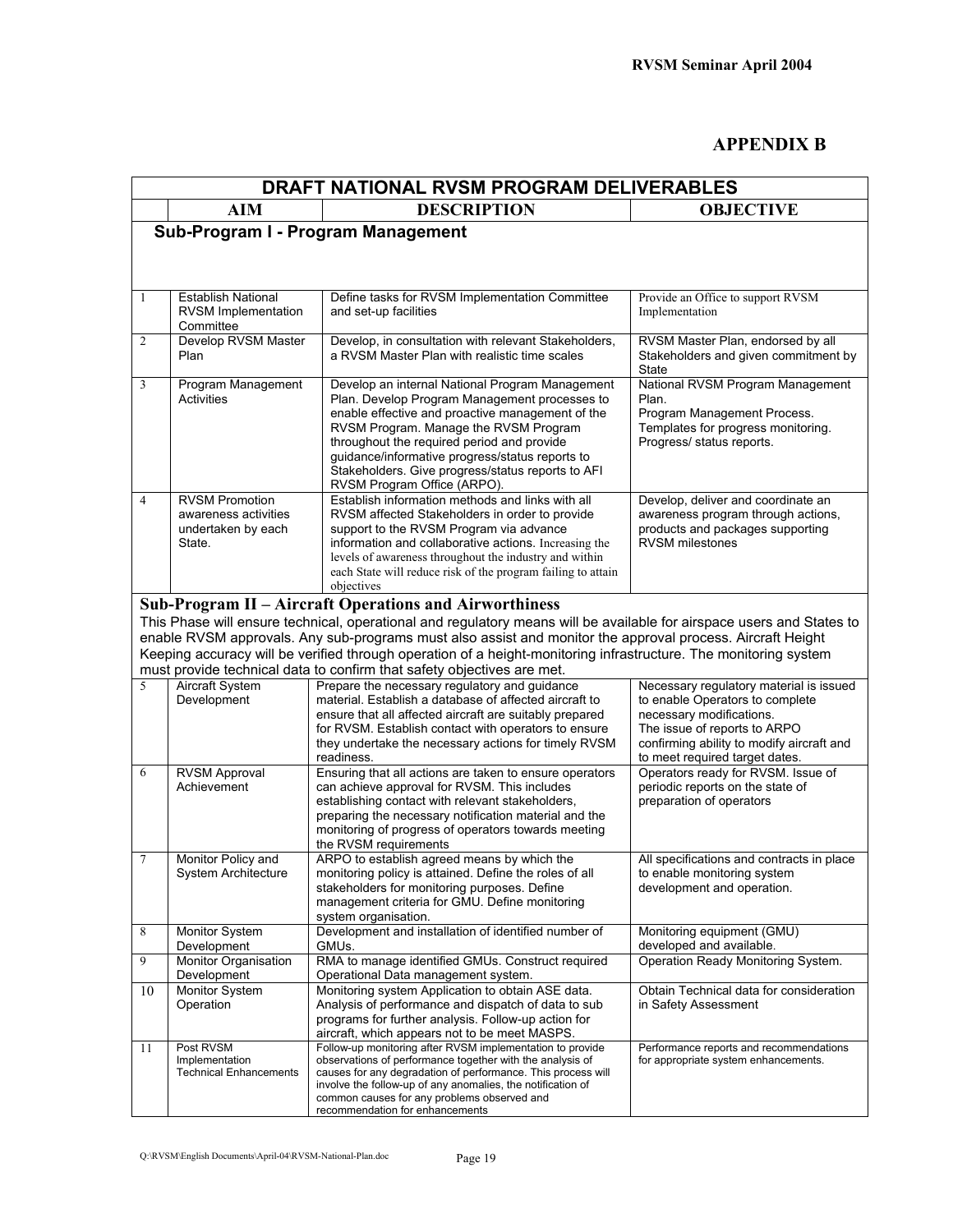|                                                                                                                           | <b>AIM</b><br><b>DESCRIPTION</b>                              |                                                                                                                                                                                                                                | <b>OBJECTIVE</b>                                                                                                                                                                                                          |  |  |  |  |  |  |
|---------------------------------------------------------------------------------------------------------------------------|---------------------------------------------------------------|--------------------------------------------------------------------------------------------------------------------------------------------------------------------------------------------------------------------------------|---------------------------------------------------------------------------------------------------------------------------------------------------------------------------------------------------------------------------|--|--|--|--|--|--|
|                                                                                                                           | <b>Sub-Program III - ATM Preparation</b>                      |                                                                                                                                                                                                                                |                                                                                                                                                                                                                           |  |  |  |  |  |  |
| This Phase must ensure ATS service provider units are well prepared and ready for RVSM Implementation at the agreed date. |                                                               |                                                                                                                                                                                                                                |                                                                                                                                                                                                                           |  |  |  |  |  |  |
| Sub-Programs to identity tasks, which should allow States to make airspace changes, introduce RVSM Procedures, modify     |                                                               |                                                                                                                                                                                                                                |                                                                                                                                                                                                                           |  |  |  |  |  |  |
| ATC systems, provide ATC Training and resolve legal issues.                                                               |                                                               |                                                                                                                                                                                                                                |                                                                                                                                                                                                                           |  |  |  |  |  |  |
| 12                                                                                                                        | Airspace Structure                                            | Assessment of RVSM on Transition/Non-Transition<br>airspace simulation studies to validate airspace<br>structure and any sectorisation changes. Develop ATS<br>Route network improvements and sectorisation<br>changes.        | Provide assessment report for all ACCs<br>in RVSM area. Complete RVSM<br>simulation reports. Provide agreed<br>proposals for ATS Route Network<br>changes. Provide agreed plans for<br>appropriate sectorisation changes. |  |  |  |  |  |  |
| 13                                                                                                                        | <b>ATC Procedures</b>                                         | Develop ATM Procedures for RVSM implementation.                                                                                                                                                                                | Develop National RVSM ATC Manual.                                                                                                                                                                                         |  |  |  |  |  |  |
| 14                                                                                                                        | <b>ATS Providers</b><br>Support                               | Provide support for site-specific implementation of<br>RVSM ATS Procedures                                                                                                                                                     | Develop Site-specific ATS Procedures,<br>as required                                                                                                                                                                      |  |  |  |  |  |  |
| 15                                                                                                                        | <b>ATC Training</b>                                           | Provide RVSM ATC training syllabus - transition and<br>non-transition areas. RVSM training for ATC<br>Instructors. All controllers prepared for RVSM                                                                           | Develop ATC training syllabus. Train<br>ATC Instructors. Define National<br>training programs. Train ATCs for<br>RVSM Operations.                                                                                         |  |  |  |  |  |  |
| 16                                                                                                                        | <b>Flight Planning IFPS</b>                                   | Provide software and procedures in IFPS to ensure the<br>correct handling and distribution of FPLs in respect of<br><b>RVSM</b> requirements                                                                                   | Develop Software and Procedures to<br>fulfil FPL requirements.                                                                                                                                                            |  |  |  |  |  |  |
| 17                                                                                                                        | RVSM impact on                                                | Provide software and procedures for CFMU systems,                                                                                                                                                                              | Develop Software and procedures to                                                                                                                                                                                        |  |  |  |  |  |  |
|                                                                                                                           | ATFM (where<br>applicable)                                    | to ensure the correct sector loading indications and<br>flight handling for ATFM purposes                                                                                                                                      | fulfil the requirement                                                                                                                                                                                                    |  |  |  |  |  |  |
| 18                                                                                                                        | <b>ATS System</b><br>Modification                             | Identify required ATS system modifications to meet<br>operational requirements, amend existing interface<br>specifications, and provide guidance for <b>HMI</b> , follow-up<br>modifications to systems in all concerned ACCs. | Develop Operational Agreed<br>Requirements for System Support and<br>Interface Specifications (OLDI). Provide<br>Support/advice during system<br>modification.                                                            |  |  |  |  |  |  |
| 19                                                                                                                        | <b>Military Aviation</b><br>Preparation                       | Identify military requirements related to RVSM<br>implementation                                                                                                                                                               | Develop applicable Operational<br>requirements                                                                                                                                                                            |  |  |  |  |  |  |
| 20                                                                                                                        | <b>ATS Providers</b><br>Countdown Schedule                    | Provide an aeronautical publication schedule and a<br>countdown plan/schedule. Monitor readiness of States<br>in executing the plan/schedule                                                                                   | Develop an Aeronautical Publication<br>Schedule and a Countdown<br>Plan/Schedule to implement RVSM.                                                                                                                       |  |  |  |  |  |  |
| 21                                                                                                                        | Legislation                                                   | Create sub-group to identify legal issues and propose<br>solutions                                                                                                                                                             | Sub-Group to provide legal Report and<br>draft legal texts or guidelines to be<br>implemented by States                                                                                                                   |  |  |  |  |  |  |
| 22                                                                                                                        | <b>Operational Data</b><br>Collection for Safety<br>Assurance | Establish process for collection and analysis of<br>information concerning operational ATC and pilot<br>errors - at minimum, operational incidents/ occurrences<br>relevant to RVSM/height keeping.                            | Provide ATC/pilot operational error<br>Report.                                                                                                                                                                            |  |  |  |  |  |  |
| 23                                                                                                                        | Post Implementation<br>Operational<br>Enhancements.           | Assess RVSM operations and develop revised<br>procedures, airspace structure and sectorisation to<br>improve the utilisation of RVSM in RVSM airspace.                                                                         | Publish Revised procedures of ATS<br>Route Network improvements                                                                                                                                                           |  |  |  |  |  |  |
| 24                                                                                                                        | <b>RVSM Operational</b><br>Performance Review                 | Assess ATM capacity before and after RVSM<br>implementation and with specific reference to changes<br>directly related to RVSM                                                                                                 | Provide Assessment report on achieved<br>operational benefits arising from RVSM.                                                                                                                                          |  |  |  |  |  |  |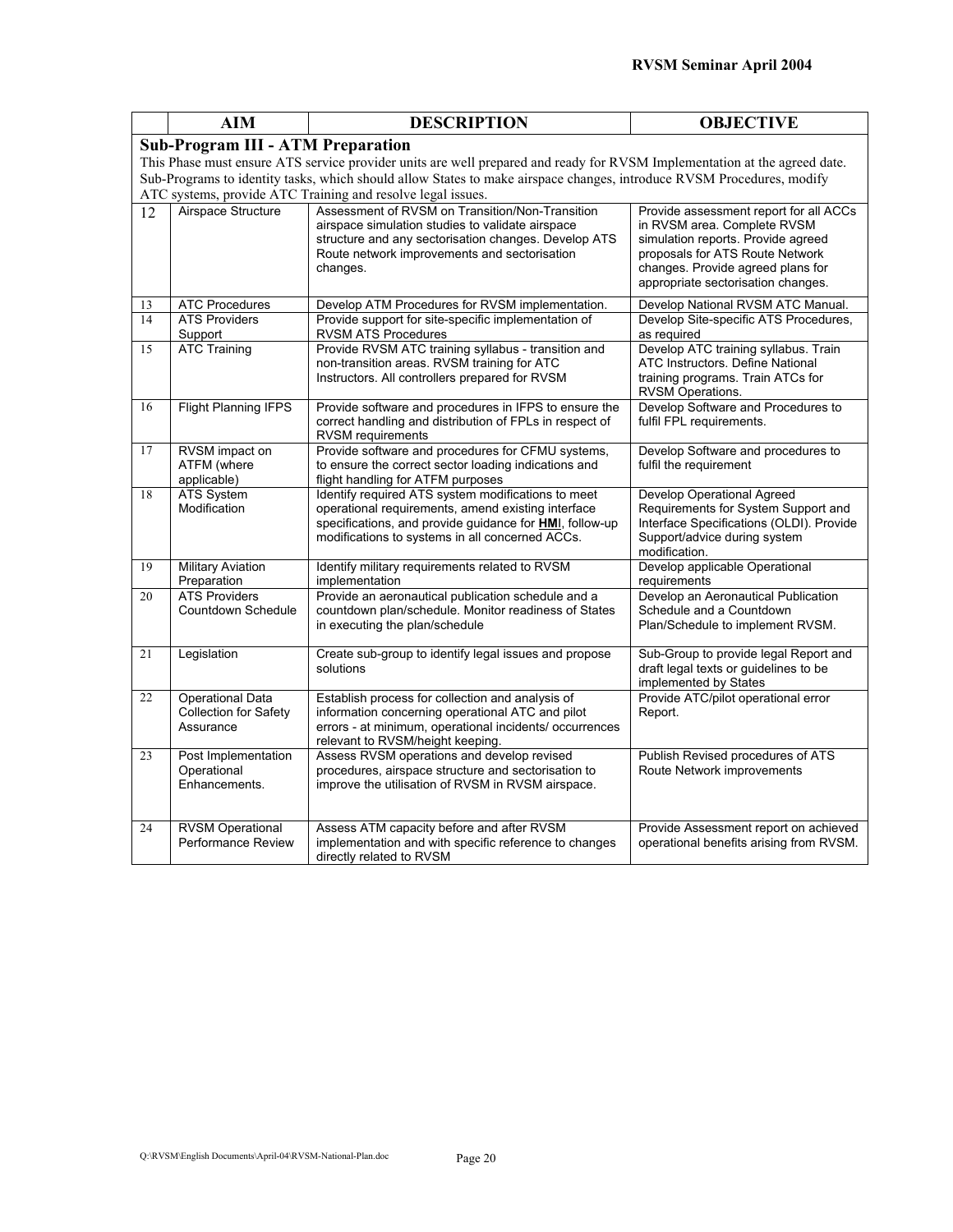|                                              | <b>AIM</b>                                                                                                                       | <b>DESCRIPTION</b>                                                                                                              | <b>OBJECTIVE</b>                                                                                   |  |  |  |  |
|----------------------------------------------|----------------------------------------------------------------------------------------------------------------------------------|---------------------------------------------------------------------------------------------------------------------------------|----------------------------------------------------------------------------------------------------|--|--|--|--|
| <b>Sub-Program IV - RSM Safety Assurance</b> |                                                                                                                                  |                                                                                                                                 |                                                                                                    |  |  |  |  |
|                                              | This Phase constitutes the Safety assessments necessary prior to implementation, just after implementation and at the end of the |                                                                                                                                 |                                                                                                    |  |  |  |  |
|                                              |                                                                                                                                  | RVSM Program to ensure that the agreed safety objectives are met. Sub-Programs to include the development of an agreed          |                                                                                                    |  |  |  |  |
|                                              |                                                                                                                                  | RVSM Safety policy and identify need for States to prepare RVSM Safety Cases.                                                   |                                                                                                    |  |  |  |  |
| 25                                           | Develop Agreed Safety<br>Policy                                                                                                  | Develop a National RVSM Safety Policy, in<br>compliance with existing Safety Policies, in<br>consultation relevant stakeholders | Provide a State RVSM Safety Policy                                                                 |  |  |  |  |
| 26                                           | Pre-Implementation<br>Safety Assessment                                                                                          | Identify required activities to ensure that safety<br>objectives are met when RVSM is implemented.                              | Provide Go/No-go advice to ARPO from<br>a safety point of view                                     |  |  |  |  |
| 27                                           | Post Implementation<br>Safety Assessment                                                                                         | Identify required activities to ensure that safety<br>objectives are met when RVSM is implemented.                              | Report risk levels to ARPO, as basis for<br>decision making to implement risk<br>reducing measures |  |  |  |  |

| AIM                                                         | $\sim$ $\sim$ $\sim$<br>і Аэл | AD IE <i>c</i> tive<br>- 14 |  |  |  |  |
|-------------------------------------------------------------|-------------------------------|-----------------------------|--|--|--|--|
| $\blacksquare$<br>$\mathbf{B}$ is a contact in $\mathbf{A}$ |                               |                             |  |  |  |  |

#### **Sub-Program 5 - Height Monitoring**

The RMA is an APIRG authorised body to provide Safety Oversight services in connection with implementation and continued safe use of RVSM within designated airspace. States are required to approve aircraft for RVSM operations and provide safety oversight.

|    | <b>RMA</b>             | RMA was established to monitor aircraft height and | Provide safety oversight         |
|----|------------------------|----------------------------------------------------|----------------------------------|
|    |                        | recommend aircraft for RVSM approval.              |                                  |
| 29 | RVSM Aircraft Database | CAA to establish Aircraft RVSM Approval database   | Monitor operator RVSM compliance |
| 30 | Height Deviation       | RMA to provide CAA with height deviation reports   | Ensure safety oversight          |
|    | Readiness Assessment   | CAA to conduct safety readiness assessment         | Meet RVSM Implementation Date    |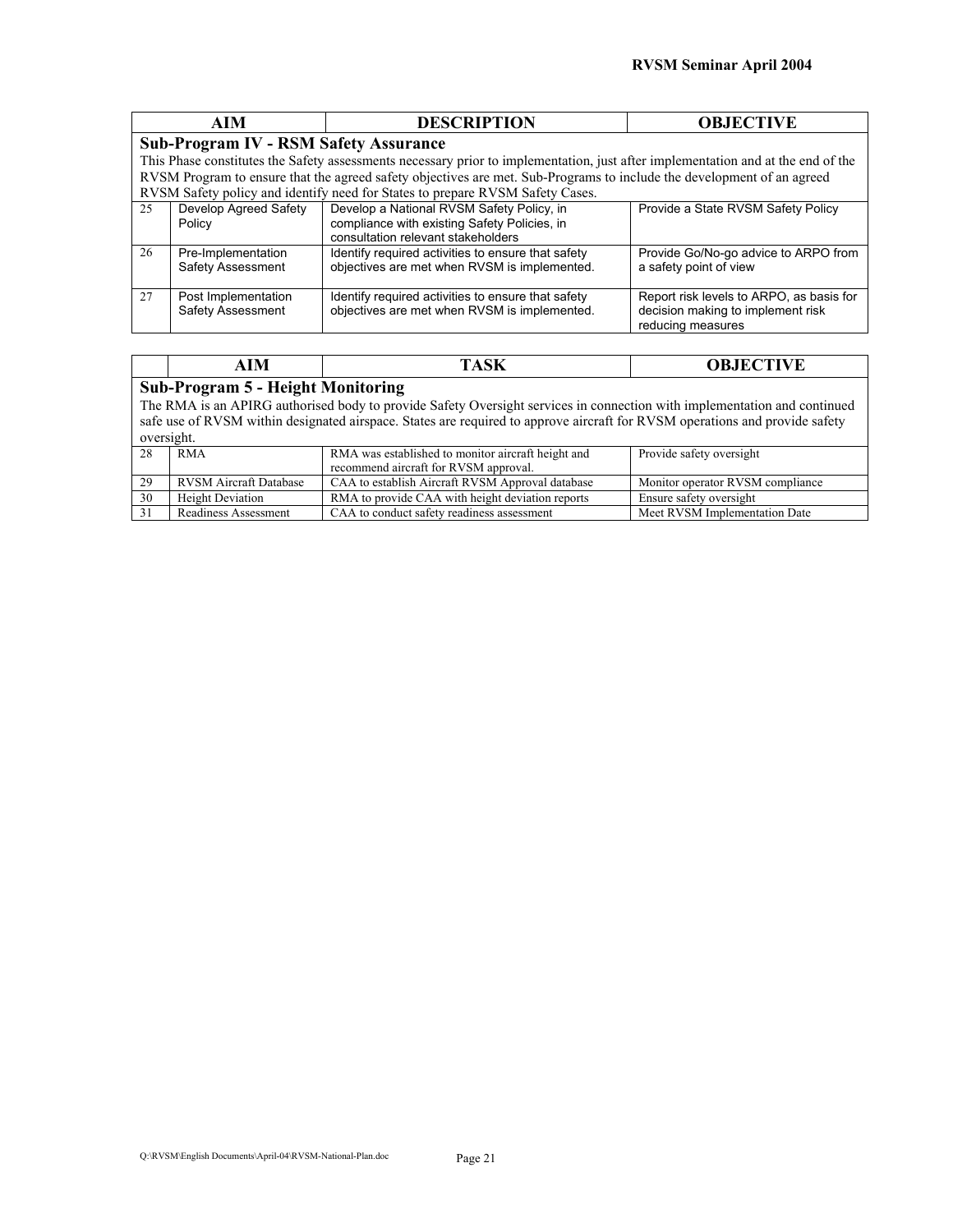## **Appendix C**

| NATIONAL RVSM IMPLEMENTATION DELIVERABLES & RESPONSIBLE BODY |                            |                             |                              |               |  |  |
|--------------------------------------------------------------|----------------------------|-----------------------------|------------------------------|---------------|--|--|
| <b>Description</b>                                           | Responsible<br><b>Body</b> | <b>Start</b><br><b>Date</b> | <b>Target</b><br><b>Date</b> | <b>Status</b> |  |  |
| <b>PROGRAM</b>                                               |                            |                             |                              |               |  |  |
| <b>MANAGEMENT</b>                                            |                            |                             |                              |               |  |  |
| <b>RVSM Committee</b>                                        | i.e. CAA                   |                             |                              |               |  |  |
| <b>RVSM Master Plan</b>                                      | Program Office             |                             |                              |               |  |  |
| RVSM Program Plan                                            | Program Office             |                             |                              |               |  |  |
| <b>RVSM Promotion</b>                                        | Program Office             |                             |                              |               |  |  |
| <b>AIRCRAFT OPS &amp;</b><br><b>AIRWORTHINESS</b>            |                            |                             |                              |               |  |  |
| Aircraft System                                              | i.e. CAA, Airline,         |                             |                              |               |  |  |
| <b>RVSM Approval</b>                                         | i.e. CAA                   |                             |                              |               |  |  |
| Monitoring Policy                                            |                            |                             |                              |               |  |  |
| Monitoring System                                            |                            |                             |                              |               |  |  |
| Monitor Organisation                                         |                            |                             |                              |               |  |  |
| Monitor System Ops                                           |                            |                             |                              |               |  |  |
| <b>AIR TRAFFIC</b><br><b>MANAGEMENT</b>                      |                            |                             |                              |               |  |  |
| Airspace                                                     | i.e. ATS Provider          |                             |                              |               |  |  |
| <b>ATC</b> Procedures                                        |                            |                             |                              |               |  |  |
| <b>ATS Provider Support</b>                                  |                            |                             |                              |               |  |  |
| <b>ATC Training</b>                                          |                            |                             |                              |               |  |  |
| <b>Flight Planning</b>                                       |                            |                             |                              |               |  |  |
| $\overline{ATFM}$                                            |                            |                             |                              |               |  |  |
| <b>ATS</b> Systems                                           |                            |                             |                              |               |  |  |
| Military Aviation                                            |                            |                             |                              |               |  |  |
| <b>ATS Provider Schedule</b>                                 |                            |                             |                              |               |  |  |
| Legislation                                                  |                            |                             |                              |               |  |  |
| <b>OPS</b> Data Collection                                   |                            |                             |                              |               |  |  |
| Post-Implementation                                          |                            |                             |                              |               |  |  |
| <b>RVSM OPS Performance</b>                                  |                            |                             |                              |               |  |  |
| Review                                                       |                            |                             |                              |               |  |  |
| <b>SAFETY ASSURANCE</b>                                      |                            |                             |                              |               |  |  |
| <b>Safety Policy</b>                                         | i.e. CAA                   |                             |                              |               |  |  |
| Pre-Implementation                                           |                            |                             |                              |               |  |  |
| Post-Implementation                                          |                            |                             |                              |               |  |  |
| <b>HEIGHT</b><br><b>MONITORING</b>                           |                            |                             |                              |               |  |  |
| <b>RVSM Aircraft Database</b>                                | CAA                        |                             |                              |               |  |  |
| <b>Height Deviation Reports</b>                              | RMA & CAA                  |                             |                              |               |  |  |
| Readiness Assessment                                         | CAA                        |                             |                              |               |  |  |